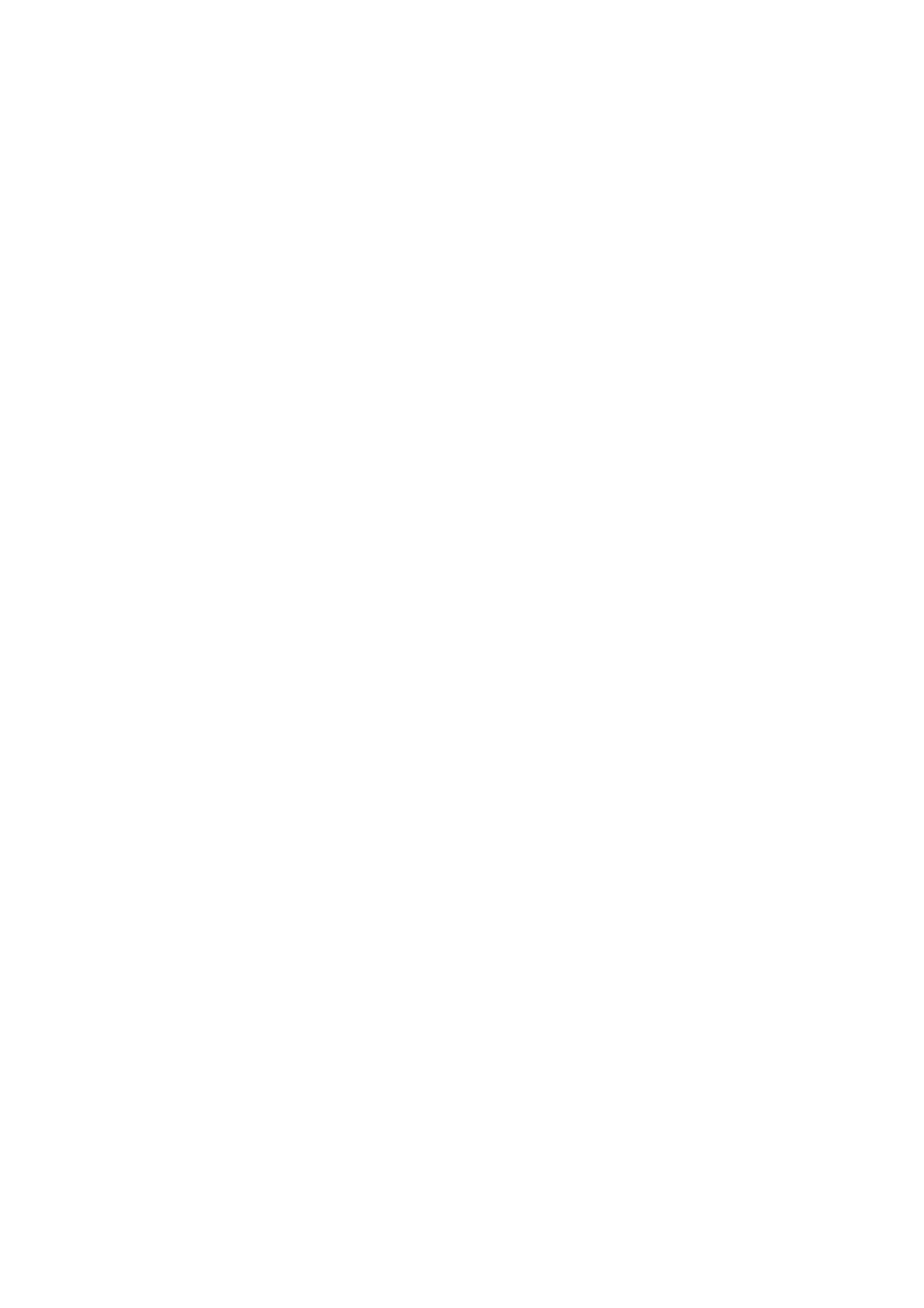# **LOCAL GOVERNMENT ACT 1995**

## SHIRE OF DONNYBROOK-BALINGUP

# **MEETING PROCEDURES LOCAL LAW 2018**

#### ARRANGEMENT

## **PART 1—PRELIMINARY**

- 1.1 Citation
- 1.2 Commencement
- 1.3 Application and intent
- 1.4 Interpretation
- 1.5 Repeal

# **PART 2—ESTABLISHMENT AND MEMBERSHIP OF COMMITTEES**

- 2.1 Establishment of committees
- 2.2 Types of committees
- 2.3 Delegation of some powers and duties to certain committees
- 2.4 Limits on delegation of powers and duties to certain committees
- 2.5 Appointment of committee members
- 2.6 Tenure of committee membership
- 2.7 Resignation of committee members
- 2.8 Register of delegations to committees
- 2.9 Committees to report

# **PART 3—CALLING AND CONVENING MEETINGS**

- 3.1 Ordinary and special Council meetings
- 3.2 Calling Council meetings
- 3.3 Convening Council meetings
- 3.4 Calling committee meetings
- 3.5 Public notice of meetings

# **PART 4—PRESIDING MEMBER AND QUORUM**

*Division 1—Who presides* 

- 4.1 Who presides
- 4.2 When the Deputy President can act
- 4.3 Who acts if no President
- 4.4 Election of Presiding Members of committees
- 4.5 Election of Deputy Presiding Members of committees
- 4.6 Functions of Deputy Presiding Members
- 4.7 Who acts if no Presiding Member

#### *Division 2—Quorum*

- 4.8 Quorum for meetings
- 4.9 Reduction of quorum for Council meetings
- 4.10 Reduction of quorum for committee meetings
- 4.11 Procedure where no quorum to begin a meeting
- 4.12 Procedure where quorum not present during a meeting
- 4.13 Names to be recorded

# **PART 5—BUSINESS OF A MEETING**

- 5.1 Business to be specified
- 5.2 Order of business
- 5.3 Motions of which previous notice has been given
- 5.4 New business of an urgent nature
- 5.5 Adoption by exception resolution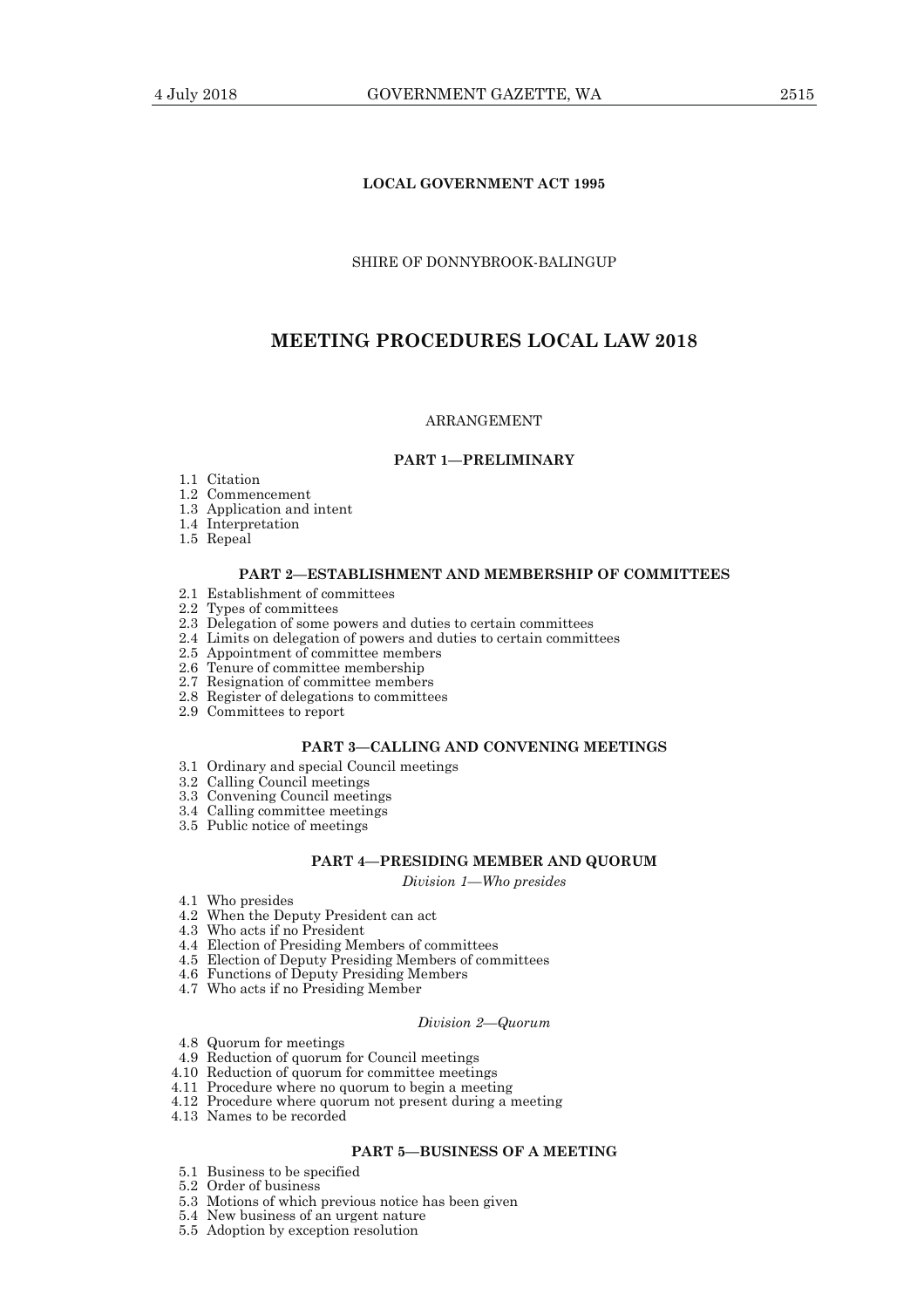## **PART 6—PUBLIC PARTICIPATION**

- 6.1 Meetings generally open to the public
- 6.2 Meetings not open to the public
- 6.3 Question time for the public
- 6.4 Question time for the public at certain meetings
- 6.5 Minimum question time for the public
- 6.6 Procedures for question time for the public
- 6.7 Other procedures for question time for the public
	- 6.8 Distinguished visitors
	- 6.9 Deputations
	- 6.10 Petitions
	- 6.11 Presentations
	- 6.12 Participation at committee meetings
	- 6.13 Council may meet to hear public submissions
	- 6.14 Public Inspection of agenda materials
	- 6.15 Confidentiality of information withheld
	- 6.16 Recording of proceedings
	- 6.17 Prevention of disturbance

#### **PART 7—QUESTIONS BY MEMBERS**

7.1 Questions without notice

#### **PART 8—CONDUCT OF MEMBERS**

- 8.1 Members to be in their proper places
- 8.2 Members to rise
- 8.3 Respect to the Presiding Member
- 8.4 Titles to be used
- 8.5 Advice of entry or departure
- 8.6 Priority of speaking
- 8.7 Presiding Member may take part in debates
- 8.8 Relevance
- 8.9 Speaking twice
- 8.10 Duration of speeches
- 8.11 No speaking after conclusion of debate
- 8.12 No interruption
- 8.13 Personal explanations
- 8.14 No reopening of discussion
- 8.15 Adverse reflection
- 8.16 Withdrawal of offensive language

## **PART 9—PRESERVING ORDER**

- 9.1 Presiding Member to preserve order
- 9.2 Point of order
- 9.3 Procedures on a point of order
- 9.4 Calling attention to breach
- 9.5 Ruling by the Presiding Member
	- 9.6 Continued breach of order
	- 9.7 Right of Presiding Member to adjourn

# **PART 10—DEBATE OF SUBSTANTIVE MOTIONS**

- 10.1 Motions to be stated and in writing
- 10.2 Motions to be supported
- 10.3 Unopposed business
- 10.4 Only one substantive motion at a time
- 10.5 Complex motions
- 10.6 Order of call in debate
- 10.7 Limit of debate
- 10.8 Member may require question to be read
- 10.9 Consent of seconder required for alteration
- 10.10 Order of amendments
- 10.11 Form of an amendment
- 10.12 Amendment must not negate original motion
- 10.13 Relevance of amendments
- 10.14 Mover of motion may speak on amendment
- 10.15 Effect of an amendment
- 10.16 Withdrawal of motion or amendment
- 10.17 Right of reply
- 10.18 Foreshadowing alternative motions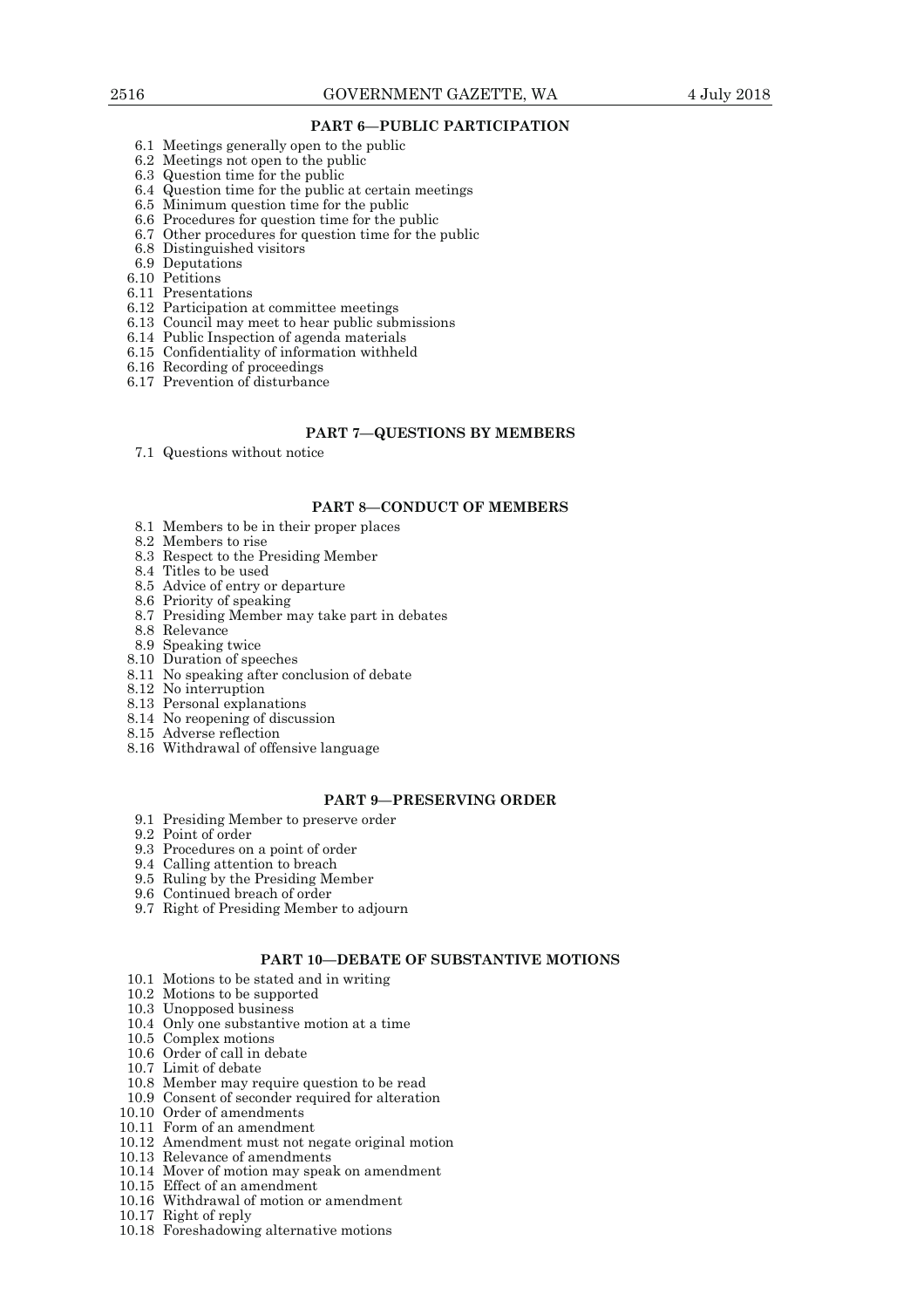## **PART 11—PROCEDURAL MOTIONS**

- 11.1 Permissible procedural motions
- 11.2 No debate
- 11.3 Who may move
- 11.4 Procedural motions—right of reply on substantive motion
- 11.5 Meeting to proceed to the next business
- 11.6 Debate to be adjourned
- 11.7 Meeting now adjourn
	- 11.8 Question to be put
	- 11.9 Member to be no longer heard
- 11.10 Ruling of the Presiding Member to be disagreed with

#### **PART 12—DISCLOSURE OF INTERESTS**

12.1 Disclosure of interests

# **PART 13—VOTING**

- 13.1 Question—when put
- 13.2 Voting
- 13.3 Majorities required for decisions
- 13.4 Method of taking vote

## **PART 14—MINUTES OF MEETINGS**

- 14.1 Keeping of minutes
- 14.2 Content of minutes
- 14.3 Public inspection of unconfirmed minutes
- 14.4 Confirmation of minutes

## **PART 15—ADJOURNMENT OF MEETING**

- 15.1 Meeting may be adjourned
- 15.2 Effect of adjournment

## **PART 16—REVOKING OR CHANGING DECISIONS**

- 16.1 Requirements to revoke or change decisions
- 16.2 Limitations on powers to revoke or change decisions
- 16.3 Implementing a decision

# **PART 17—SUSPENSION OF LOCAL LAW**

- 17.1 Suspension of local law
- 17.2 Where the local law does not apply
- 17.3 Cases not provided for in local laws

## **PART 18—MEETINGS OF ELECTORS**

- 18.1 Electors' general meetings
- 18.2 Matters for discussion at electors' general meetings
	- 18.3 Electors' special meetings
	- 18.4 Requests for electors' special meetings
	- 18.5 Convening electors' meetings
	- 18.6 Who presides at electors' meetings
- 18.7 Procedure for electors' meetings
- 18.8 Participation of non-electors
	- 18.9 Voting at electors' meetings
- 18.10 Minutes of electors' meetings
- 18.11 Decisions made at electors' meetings

## **PART 19—ENFORCEMENT**

19.1 Who can prosecute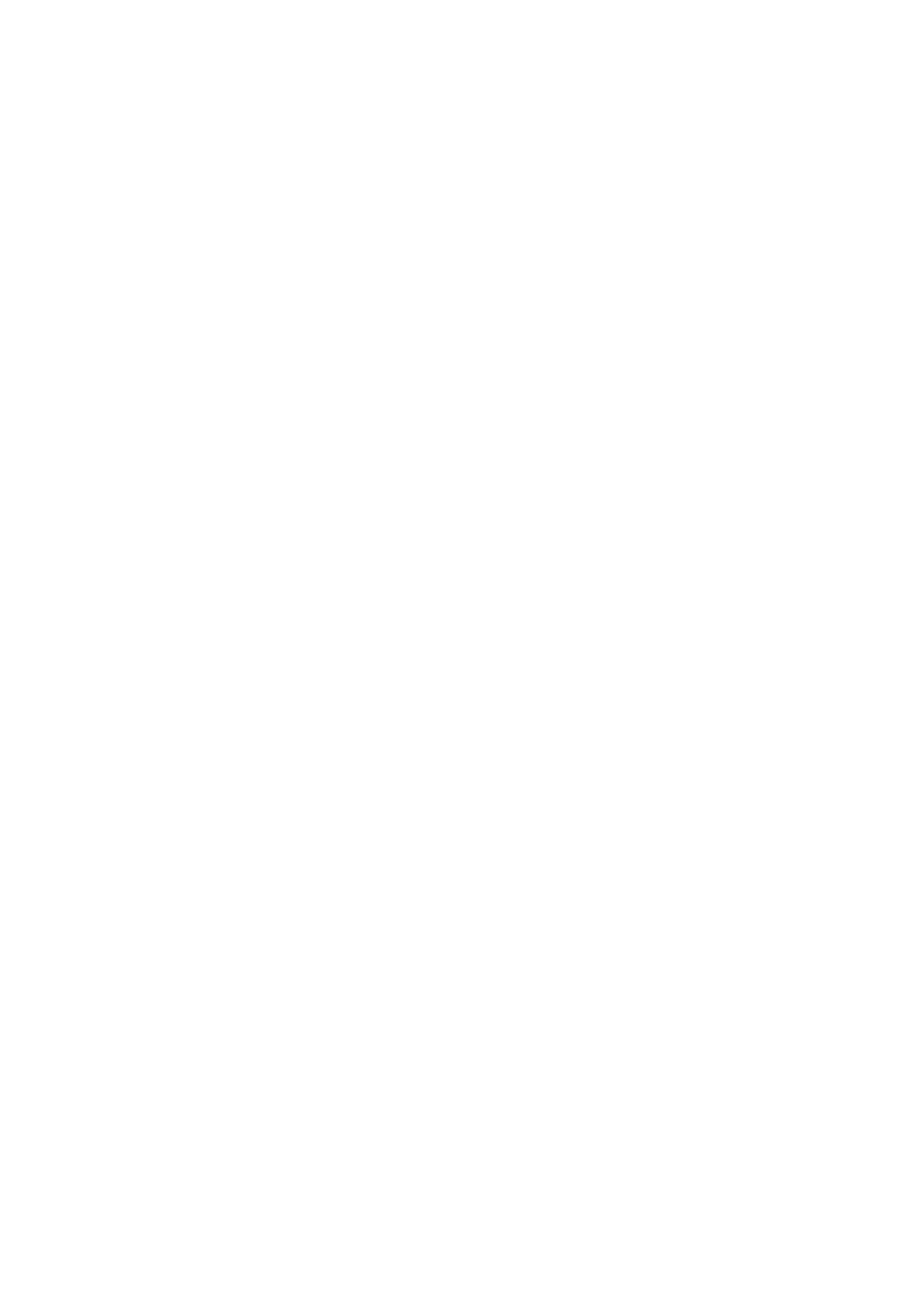# **LOCAL GOVERNMENT ACT 1995**

## SHIRE OF DONNYBROOK-BALINGUP

# **MEETING PROCEDURES LOCAL LAW 2018**

Under the powers conferred by the *Local Government Act 1995* and under all other relevant powers, the Shire of Donnybrook-Balingup resolved on 27 June 2018 to make the following Local Law.

#### **1.1 Citation**

**PART 1—PRELIMINARY** 

This local law may be cited as the *Shire of Donnybrook-Balingup Meeting Procedures Local Law 2017*.

#### **1.2 Commencement**

By virtue of section 3.14 of the Act, this local law comes into operation 14 days after the date of its publication in the *Government Gazette*.

#### **1.3 Application and intent**

(1) This local law provides rules and guidelines which apply to the conduct of meetings of the Council and its committees and to meetings of electors.

(2) All meetings are to be conducted in accordance with the Act, the Regulations and this local law.

(3) This local law is intended to result in—

- (a) better decision-making by the Council and committees;
- (b) the orderly conduct of meetings dealing with Council business;
- (c) better understanding of the process of conducting meetings; and
- (d) the more efficient and effective use of time at meetings.

#### **1.4 Interpretation**

(1) In this local law unless the context otherwise requires—

*absolute majority* has the meaning given to it in the Act;

*75% majority* has the meaning given to it in the Act;

*Act* means the *Local Government Act 1995*;

*CEO* means the Chief Executive Officer of the local government;

*committee* means a committee of the Council established under section 5.8 of the Act;

*committee meeting* means a meeting of a committee;

*Council* means the Council of the Shire of Donnybrook-Balingup;

*Criminal Code* means the *Criminal Code Act Compilation Act 1913*;

*local government* means the Shire of Donnybrook-Balingup;

*district* means the district of the local government:

*meeting* means a meeting of the Council or a committee, as the context requires;

*Member* has the meaning given to it in the Act;

*Officer* is an employed member of the staff of the local government;

*President* means the President of the local government or other Presiding Member at a Council meeting under section 5.6 of the Act;

*Presiding Member* means—

- (a) in respect of the Council, the person presiding under section 5.6 of the Act; and
- (b) in respect of a committee, the person presiding under sections 5.12, 5.13, and 5.14 of the Act;

*Regulations* means the *Local Government (Administration) Regulations 1996*;

*simple majority* means more than 50% of the members present and voting; and

*substantive motion* means an original motion or an original motion as amended, but does not include an amendment or a procedural motion.

(2) Unless otherwise defined in this local law, the terms and expressions used in this local law are to have the meaning given to them in the Act and Regulations.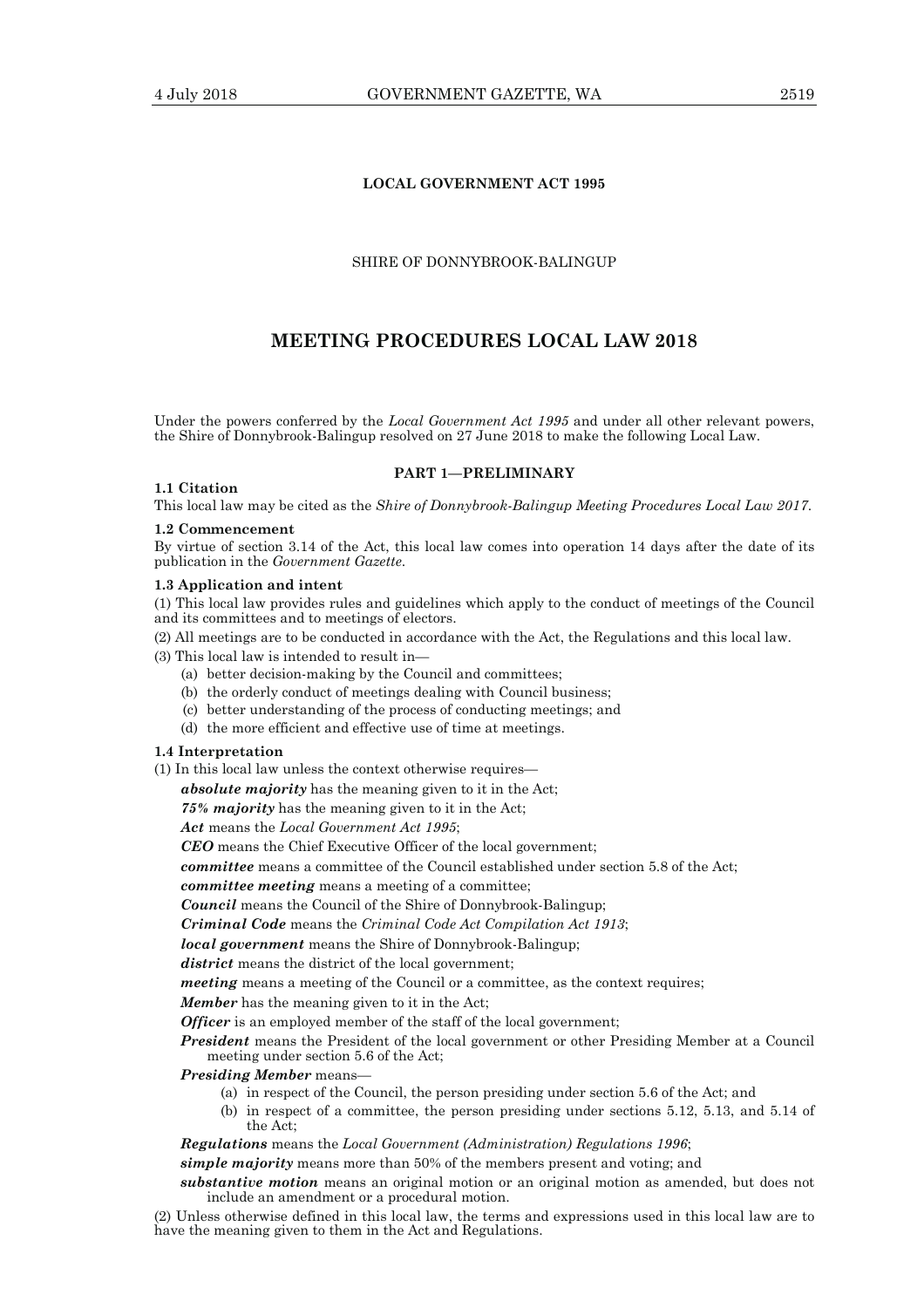# **1.5 Repeal**

This local law repeals the *Shire of Donnybrook-Balingup Procedures Local Law 2017* as published in the *Government Gazette* on 29 September 2017.

# **PART 2—ESTABLISHMENT AND MEMBERSHIP OF COMMITTEES**

# **2.1 Establishment of committees**

(1) The establishment of committees is dealt with in the Act.

(2) A Council resolution to establish a committee under section 5.8 of the Act is to include—

- (a) the terms of reference of the committee;
- (b) the number of council members, officers and other persons to be appointed to the committee;
- (c) the names or titles of the council members and officers to be appointed to the committee;
- (d) the names of other persons to be appointed to the committee or an explanation of the procedure to be followed to determine the appointments; and
- (e) details of the delegation of any powers or duties to the committee under section 5.16 of the Act.

(3) This local law is to apply to the conduct of committee meetings—

- (a) where the committee has been delegated a specific power, or powers, under the Act; or
- (b) where the Council, by resolution, requires the application of this local law to that committee.

# **2.2 Types of committees**

The types of committees are dealt with in the Act.

## **2.3 Delegation of some powers and duties to certain committees**

The delegation of some powers and duties to certain committees is dealt with in the Act.

# **2.4 Limits on delegation of powers and duties to certain committees**

The limits on the delegation of powers and duties to certain committees are dealt with in the Act.

# **2.5 Appointment of committee members**

The appointment of committee members is dealt with in the Act.

# **2.6 Tenure of committee membership**

Tenure of committee membership is dealt with in the Act.

# **2.7 Resignation of committee members**

The resignation of committee members is dealt with in the Regulations.

## **2.8 Register of delegations to committees**

The register of delegations to committees is dealt with in the Act.

## **2.9 Committees to report**

A committee—

- (a) is answerable to the Council; and
- (b) is to report on its activities when, and to the extent, required by the Council.

# **PART 3—CALLING AND CONVENING MEETINGS**

# **3.1 Ordinary and special Council meetings**

(1) Ordinary and special Council meetings are dealt with in the Act.

(2) An ordinary Council meeting, held on a monthly basis or otherwise as determined by the Council, is for the purpose of considering and dealing with the ordinary business of the Council.

(3) A special Council meeting is held for the purpose of considering and dealing with Council business that is urgent, complex in nature, for a particular purpose or confidential.

# **3.2 Calling Council meetings**

The calling of Council meetings is dealt with in the Act.

## **3.3 Convening Council meetings**

(1) The convening of a Council meeting is dealt with in the Act.

(2) Subject to subclause (3), the CEO is to give at least 72 hours notice, for the purposes of section 5.5 of the Act, in convening a special meeting of the Council.

(3) Where, in the opinion of the President or at least one-third of the Members, there is a need to meet urgently, the CEO may give a lesser period of notice of a special Council meeting.

## **3.4 Calling committee meetings**

The CEO is to call a meeting of any committee when requested by the President, the Presiding Member of a committee or any two members of that committee.

## **3.5 Public notice of meetings**

Public notice of meetings is dealt with in the Regulations.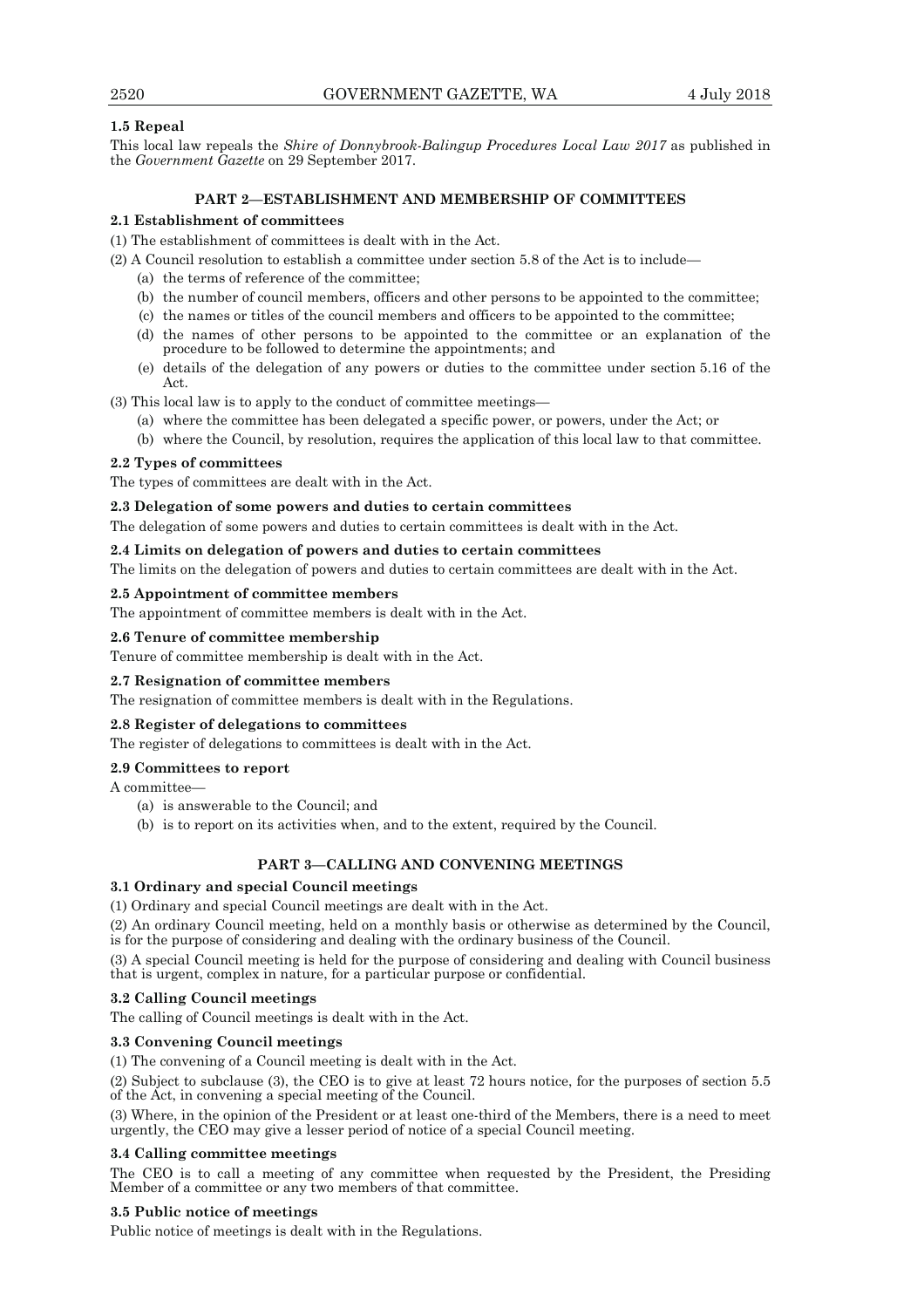# 4 July 2018 GOVERNMENT GAZETTE, WA 2521

#### **PART 4—PRESIDING MEMBER AND QUORUM**

*Division 1—Who presides* 

### **4.1 Who presides**

Who presides at a Council meeting is dealt with in the Act.

#### **4.2 When the Deputy President can act**

When the Deputy President can act is dealt with in the Act.

#### **4.3 Who acts if no President**

Who acts if there is no President is dealt with in the Act.

#### **4.4 Election of Presiding Members of committees**

The election of Presiding Members of committees and their deputies is dealt with in the Act.

## **4.5 Election of Deputy Presiding Members of committees**

The election of Deputy Presiding Members of committees is dealt with in the Act.

## **4.6 Functions of Deputy Presiding Members**

The functions of Deputy Presiding Members are dealt with in the Act.

## **4.7 Who acts if no Presiding Member**

Who acts if no Presiding Member is dealt with in the Act.

#### *Division 2—Quorum*

## **4.8 Quorum for meetings**

The quorum for meetings is dealt with in the Act.

## **4.9 Reduction of quorum for Council meetings**

The power of the Minister to reduce the number for a quorum and certain majorities is dealt with in the Act.

#### **4.10 Reduction of quorum for committee meetings**

The reduction of a quorum for committee meetings is dealt with in the Act.

#### **4.11 Procedure where no quorum to begin a meeting**

The procedure where there is no quorum to begin a meeting is dealt with in the Regulations.

#### **4.12 Procedure where quorum not present during a meeting**

If at any time during a meeting a quorum is not present, the Presiding Member is—

- (a) immediately to suspend the proceedings of the meeting for a period of up to 15 minutes; and
- (b) if a quorum is not present at the expiry of that period, the Presiding Member is to adjourn the meeting to some future time or date.

#### **4.13 Names to be recorded**

At any meeting—

- (a) at which there is not a quorum present; or
- (b) which is adjourned for want of a quorum,

the names of the Members then present are to be recorded in the minutes.

## **PART 5—BUSINESS OF A MEETING**

#### **5.1 Business to be specified**

(1) No business is to be transacted at any ordinary meeting of the Council other than that specified in the agenda, without the approval of the Presiding Member or the Council.

(2) No business is to be transacted at a special Council meeting other than that given in the notice as the purpose of the meeting.

(3) Subject to subclause (4), no business is to be transacted at an adjourned meeting of the Council other than that—

- (a) specified in the notice of the meeting which had been adjourned; and
- (b) which remains unresolved.

(4) Where a meeting is adjourned to the next ordinary Council meeting then, unless the Council resolves otherwise, the business unresolved at the adjourned meeting is to be dealt with before considering Reports of Committees at that ordinary Council meeting.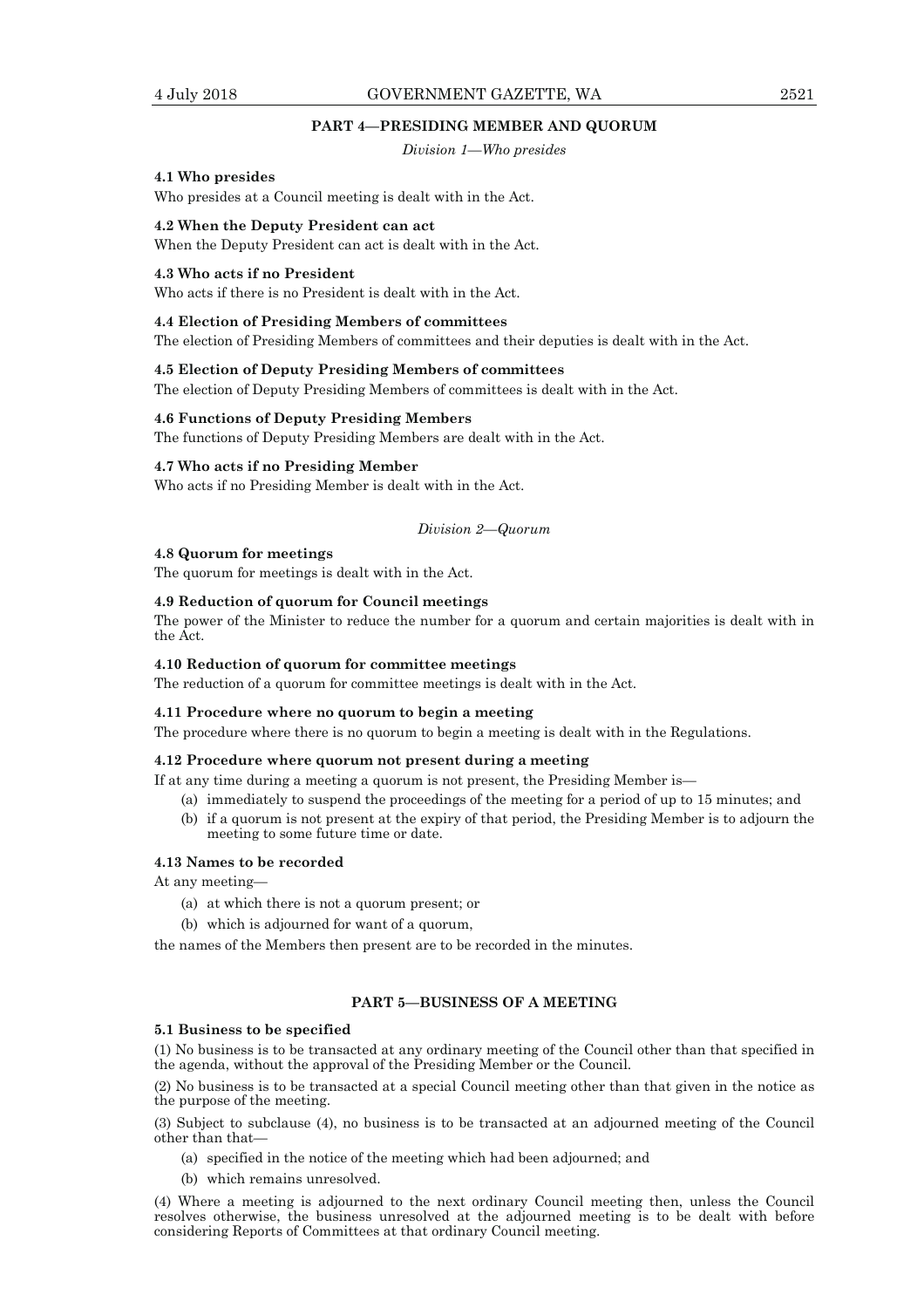# **5.2 Order of business**

(1) Unless otherwise decided by the Council, the order of business at any ordinary Council meeting is to be as follows—

- 1 Declaration of Opening / Announcement of Visitors
- 2 Attendance
	- 2.1 Apologies
	- 2.2 Approved leave of absence
	- 2.3 Application for leave of absence
- 3 Announcements from the Presiding Member
- 4 Declarations of Interest
- 5 Public Question Time
	- 5.1 Response to previous public questions taken on notice
	- 5.2 Public question time
- 6 Presentations
	- 6.1 Petitions
	- 6.2 Presentations
	- 6.3 Deputations
	- 6.4 Delegates' reports
- 7 Confirmation of Minutes
- 8 Reports of Committees
- 9 Reports of Officers
- 10 Elected Member Motions of which previous notice has been given
- 11 Questions from Member
- 12 New Business of an urgent nature introduced by decision of the meeting
- 13 Meeting closed to public
	- 13.1 Matters for which the meeting may be closed
	- 13.2 Public reading of resolutions that may be made public
- 14 Closure

(2) Unless otherwise decided by the Council, the order of business at any special meeting of the Council is to be the order in which that business stands in the agenda of the meeting.

(3) In determining the order of business for any meeting of the Council, the provisions of the Act and Regulations relating to the time at which public question time is to be held are to be observed.

## **5.3 Motions of which previous notice has been given**

(1) Unless the Act, Regulations or this local law otherwise provides, a Member may raise at a meeting such business as he or she considers appropriate, in the form of a motion, of which notice has been given in writing to the CEO and which has been included on the agenda.

(2) A notice of motion under subclause (1) is to be given at least 14 clear working days before the meeting at which the motion is moved.

(3) A notice of motion is to be accompanied by supporting reasons and must relate to the good governance of the district.

(4) The CEO—

- (a) may, following consultation with the President, exclude from the agenda any notice of motion deemed to be, or likely to involve, a breach of this local law or any other written law;
- (b) will inform Members on each occasion that a notice has been excluded and the reasons for that exclusion;
- (c) may, after consultation with the Member where this is practicable, make such amendments to the form but not the substance as will bring the notice of motion into due form; and
- (d) may provide to the Council relevant and material facts and circumstances pertaining to the notice of motion on such matters as policy, budget and law.

 $(5)$  A motion of which notice has been given is to lapse unless

- (a) the Member who gave notice of it, or some other Member authorised by the originating Member in writing, moves the motion when called on; or
- (b) the Council on a motion agrees to defer consideration of the motion to a later stage or date.

(6) If a notice of motion is given and lapses under subclause (5), notice of a motion in the same terms or to the same effect is not to be given again for at least 3 months from the date of such lapse.

## **5.4 New business of an urgent nature**

(1) In cases of extreme urgency or other special circumstances, matters may, on a motion by the Presiding Member that is carried by the meeting, be raised without notice and decided by the meeting.

(2) In subclause (1), *cases of extreme urgency or other special circumstances* means matters that have arisen after the preparation of the agenda that are considered by the Presiding Member to be of such importance and urgency that they are unable to be dealt with administratively by the local government and must be considered and dealt with by the Council before the next meeting.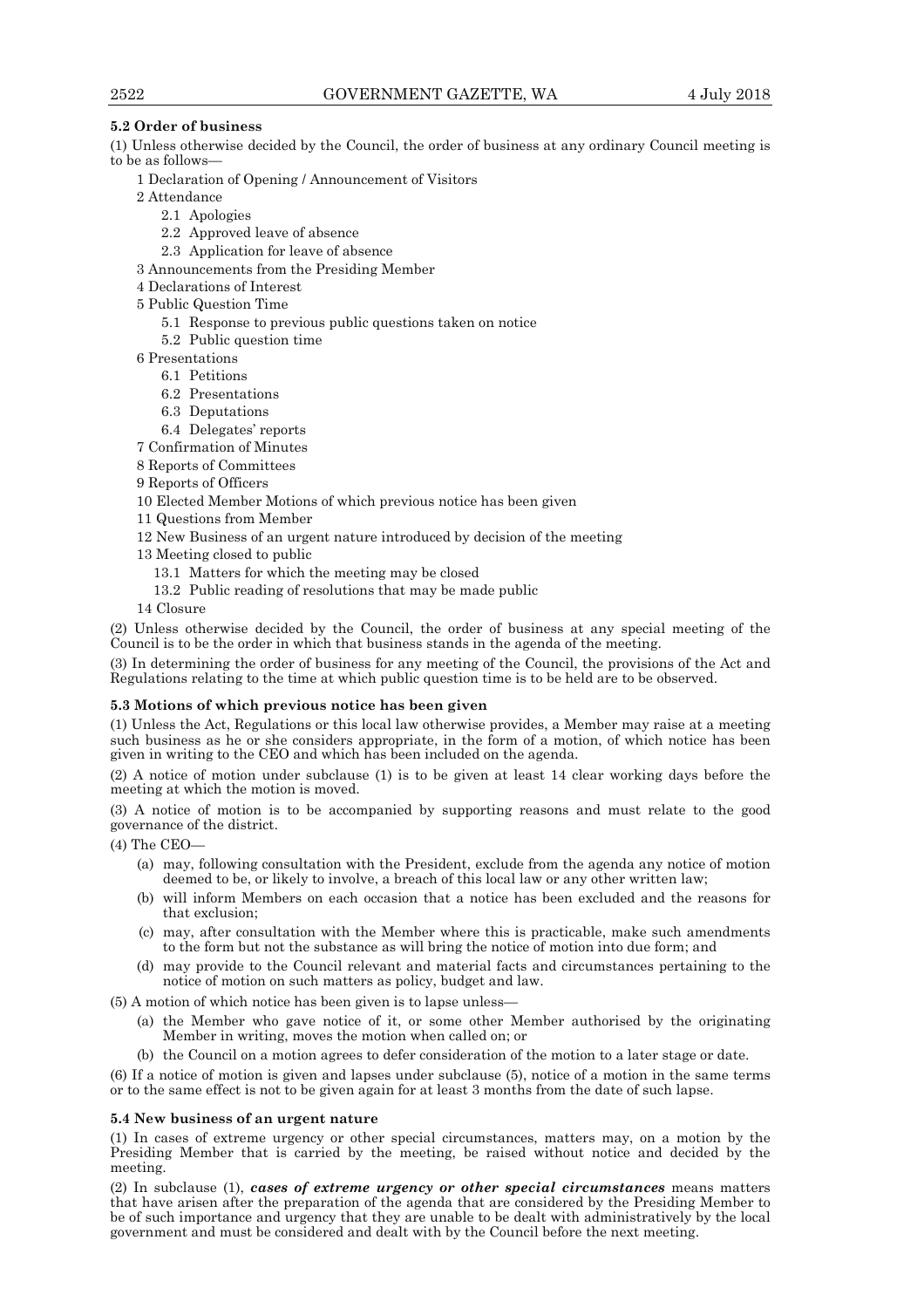## **5.5 Adoption by exception resolution**

(1) In this clause *adoption by exception resolution* means a resolution of the Council that has the effect of adopting, for a number of specifically identified reports, the committee or officer recommendation as the Council resolution.

(2) Subject to subclause (3), the local government may pass an adoption by exception resolution.

(3) An adoption by exception resolution may not be used for a matter—

- (a) that requires a 75% majority or a special majority;
- (b) in which an interest has been disclosed;
- (c) that is a matter on which a Member wishes to ask a question;
- (d) that is a matter on which a Member wishes to make a statement; or
- (e) that is a matter on which a Member wishes to move a motion that is different to the recommendation.

(4) Subject to subclause (5), a Member is to identify an item for exclusion from the adoption by exception resolution and the reason for the exclusion by the provision of written notification to the CEO, including the motion that is different to the recommendation if applicable, by 3pm on the day before the meeting.

(5) A Member can seek the permission of the Presiding Member at the meeting to be allowed to move a motion of which notice has not been given in accordance with subclause (4), however, any motion of which notice has been given in accordance with subclause (4) will take priority.

(6) Where a matter is excluded from the adoption by exception resolution in accordance with subclause (3)(e) or subclause (5) and it contains a recommendation from a committee, members shall first be given the option to debate the committee recommendation.

# **PART 6—PUBLIC PARTICIPATION**

# **6.1 Meetings generally open to the public**

Meetings being generally open to the public is dealt with in the Act.

### **6.2 Meetings not open to the public**

(1) The CEO may, at any time, recommend that a meeting or part of a meeting be closed to members of the public.

(2) The Council or a committee, in one or more of the circumstances dealt with in the Act, may at any time, by resolution, decide to close a meeting or part of a meeting.

(3) If a resolution under subclause (2) is carried—

- (a) the Presiding Member is to direct everyone to leave the meeting except—
	- (i) the Members;
	- (ii) the CEO, or the CEO's delegate; and
	- (iii) any Officer specified by the Presiding Member; and
- (b) the meeting is to be closed to the public until, at the conclusion of the matter justifying the closure of the meeting to the public, the Council or the committee, by resolution, decides otherwise.

(4) A person who fails to comply with a direction under subclause (3)(a) may, by order of the Presiding Member, be removed from the meeting.

(5) While the resolution under subclause (2) remains in force, the operation of clause 8.10 is to be suspended until the Council or the committee, by resolution, decides otherwise.

(6) A resolution under this clause may be made without notice.

(7) Unless the Council resolves otherwise, once the meeting is reopened to members of the public, the Presiding Member is to ensure that any resolution of the Council made while the meeting was closed is to be read out including a vote of a Member to be included in the minutes.

#### **6.3 Question time for the public**

Question time for the public is dealt with in the Act.

## **6.4 Question time for the public at certain meetings**

Question time for the public at certain meetings is dealt with in the Regulations.

#### **6.5 Minimum question time for the public**

Minimum question time for the public is dealt with in the Regulations.

#### **6.6 Procedures for question time for the public**

Procedures for question time for the public are dealt with in the Regulations.

#### **6.7 Other procedures for question time for the public**

(1) A member of the public who raises a question during question time, is to state his or her name and address.

(2) A question may be taken on notice by the Council for later response.

(3) When a question is taken on notice the CEO is to ensure that—

(a) a response is given to the member of the public in writing; and

(b) a summary of the response is included in the agenda of the next meeting of the Council.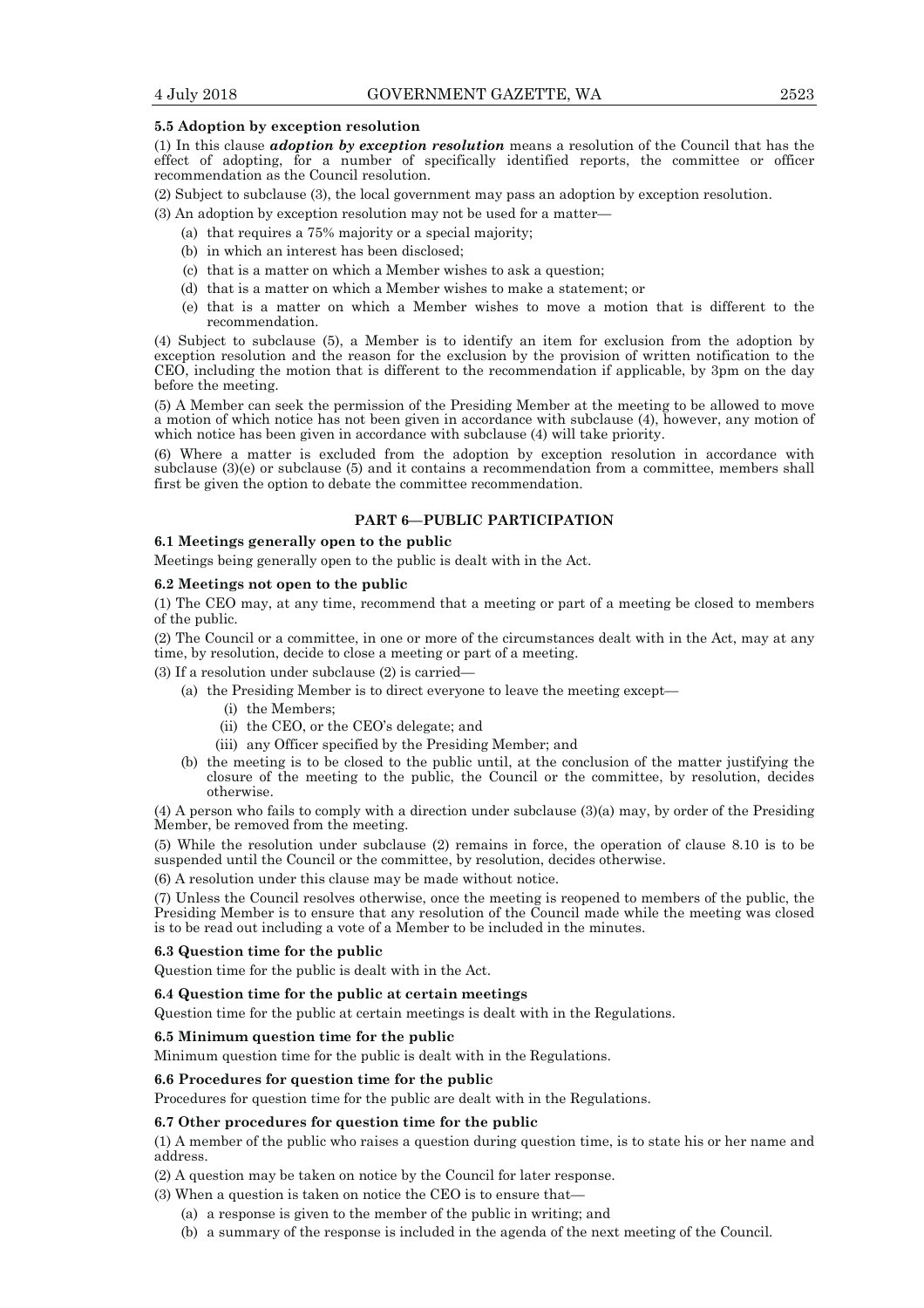(4) Where a question relating to a matter in which a relevant person has an interest is directed to the relevant person, the relevant person is to—

- (a) declare that he or she has an interest in the matter; and
- (b) allow another person to respond to the question.

(5) Each member of the public with a question is entitled to ask up to 2 questions before other members of the public will be invited to ask their questions.

(6) Where a member of the public provides written questions then the Presiding Member may elect for the questions to be responded to as normal business correspondence.

(7) The Presiding Member may decide that a public question shall not be responded to where—

- (a) the same or similar question was asked at a previous meeting, a response was provided and the member of the public is directed to the minutes of the meeting at which the response was provided; or
- (b) the member of the public uses public question time to make a statement, provided that the Presiding Member has taken all reasonable steps to assist the member of the public to phrase the statement as a question; or
- (c) the member of the public asks a question that is offensive or defamatory in nature, provided that the Presiding Member has taken all reasonable steps to assist the member of the public to phrase the question in a manner that is not offensive or defamatory.

(8) A member of the public shall have two minutes to submit a question.

(9) The Council, by resolution, may agree to extend public question time.

(10) Where an answer to a question is given at a meeting, a summary of the question and the answer is to be included in the minutes.

#### **6.8 Distinguished visitors**

If a distinguished visitor is present at a meeting of the Council, the Presiding Member may acknowledge the presence of the distinguished visitor at an appropriate time during the meeting, and the presence of that visitor shall be recorded in the minutes.

#### **6.9 Deputations**

(1) Any person or group wishing to be received as a deputation by the Council is to either—

- (a) apply, before the meeting, to the CEO for approval; or
- (b) with the approval of the Presiding Member, at the meeting, address the Council.

(2) The CEO may either—

- (a) approve the request and invite the deputation to attend a meeting of the Council; or
- (b) refer the request to the Council to decide by simple majority whether or not to receive the deputation.

(3) Unless the Council resolves otherwise, a deputation invited to attend a Council meeting—

- (a) is not to exceed 5 persons, only 2 of whom may address the Council, although others may respond to specific questions from Members;
- (b) is not to address the Council for a period exceeding 10 minutes without the agreement of the Council; and
- (c) additional members of the deputation may be allowed to speak with the leave of the Presiding Member.

(4) Any matter which is the subject of a deputation to the Council is not to be decided by the Council until the deputation has completed its presentation.

#### **6.10 Petitions**

(1) A petition is to—

- (a) be addressed to the President;
- (b) be made by electors of the district;
- (c) state the request on each page of the petition;
- (d) contain the name, address and signature of each elector making the request, and the date each elector signed;
- (e) contain a summary of the reasons for the request; and
- (f) state the name of the person to whom, and an address at which, notice to the petitioners can be given.

(2) Upon receiving a petition, the local government is to submit the petition to the relevant officer to be included in his or her deliberations and report on the matter that is the subject of the petition, subject to subclause (3).

(3) At any meeting, the Council is not to vote on any matter that is the subject of a petition presented to that meeting, unless—

- (a) the matter is the subject of a report included in the agenda; and
- (b) the Council has considered the issues raised in the petition.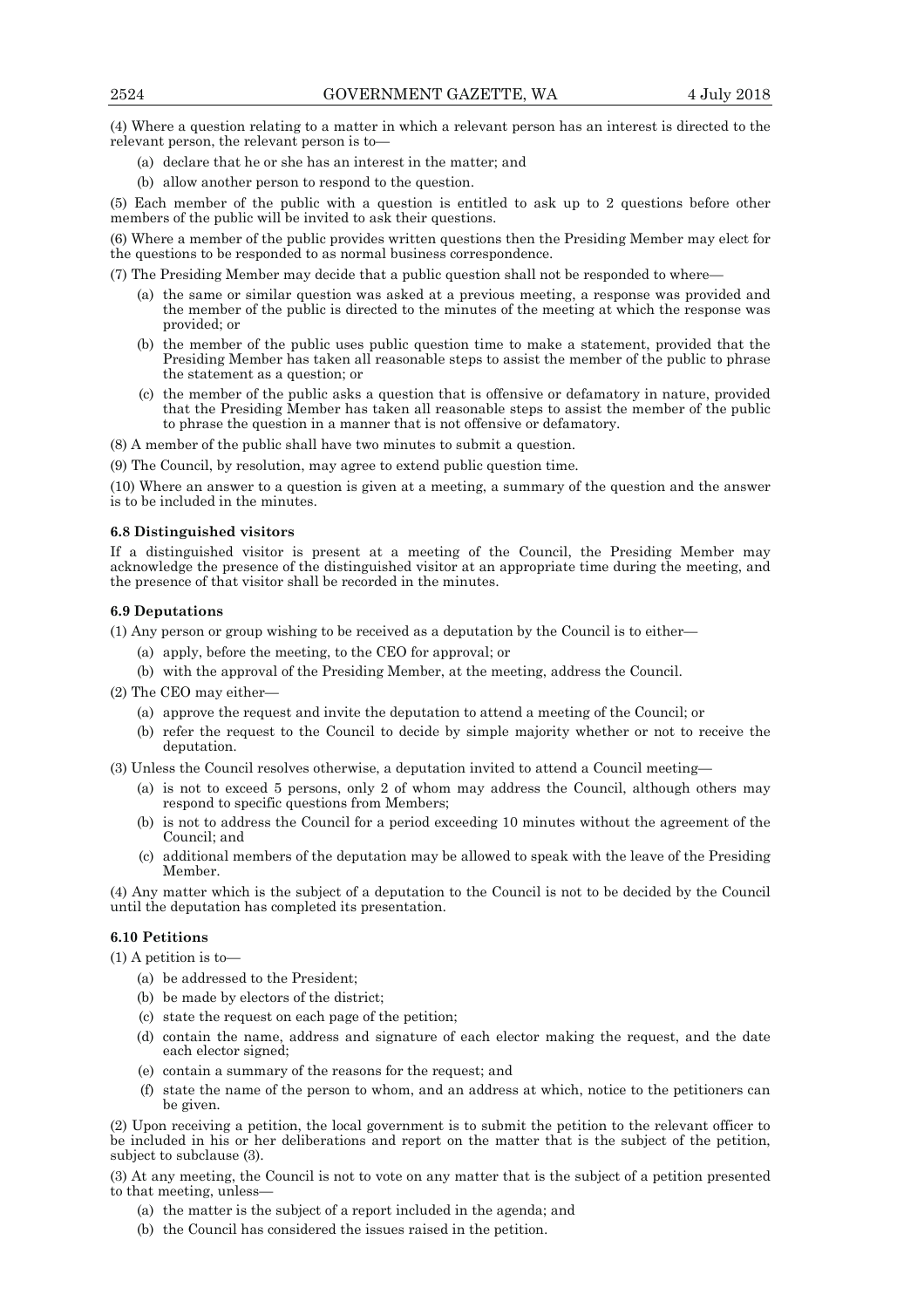#### **6.11 Presentations**

(1) In this clause, a "presentation" means the acceptance of a gift or an award by the Council on behalf of the local government or the community.

(2) A presentation may be made to the Council at a meeting only with the prior approval of the CEO.

#### **6.12 Participation at committee meetings**

(1) In this clause a reference to a person is to a person who—

- (a) is entitled to attend a committee meeting;
- (b) attends a committee meeting; and
- (c) is not a member of that committee.

(2) Without the consent of the Presiding Member, no person is to address a committee meeting.

(3) The Presiding Member of a committee may allow a person to make an oral submission to the committee for up to 3 minutes.

(4) A person addressing the committee with the consent of the Presiding Member is to cease that address immediately after being directed to do so by the Presiding Member.

(5) A person who fails to comply with a direction of the Presiding Member under subclause (4) may, by order of the Presiding Member, be removed from the committee room.

(6) The Council may make a policy dealing with the circumstances in which a person may be given consent to address a committee meeting.

#### **6.13 Council may meet to hear public submissions**

(1) Where an item on the agenda at a Council meeting is contentious and is likely be the subject of a number of deputations, the Council may resolve to meet at another time to provide a greater opportunity to be heard.

(2) The CEO and the President shall set the time and date of the meeting to provide the opportunity to be heard.

(3) Where the Council resolves to meet to provide the opportunity to be heard under subclause (1), the Presiding Member shall—

- (a) instruct the CEO to provide local public notice of the time and date when the Council will meet to provide an opportunity to be heard;
- (b) provide a written invitation to attend the meeting to provide the opportunity to be heard to all members of the public who have applied under clause 6.9 to make a deputation on the issue; and
- (c) cause minutes to be kept of the meeting to provide the opportunity to be heard.

(4) A meeting held under subclause (1) shall be conducted only to hear submissions and the council shall not make resolutions.

(5) At a meeting held under subclause (1), each person making a submission shall be provided with the opportunity to fully state his or her case.

(6) A member of the public shall be limited to 10 minutes in making an oral submission, but this period may be extended at the discretion of the Presiding Member.

(7) Once every member of the public has had the opportunity to make a submission the Presiding Member is to close the meeting.

(8) The CEO is to ensure that a report is included on the agenda of the next Council meeting summarising each submission made at the meeting.

(9) The Council must not resolve on the matter that is the subject of a meeting to provide the opportunity to be heard until it has received the CEO's report under subclause (8).

# **6.14 Public Inspection of agenda materials**

The right of the public to inspect the documents referred to, and in accordance with, regulation 14 of the Regulations may be exercised at the Shire of Donnybrook-Balingup Administration Centre and on the local government's website.

## **6.15 Confidentiality of information withheld**

(1) Information withheld by the CEO from the public under regulation 14(2) of the Regulations is to be—

- (a) identified in the agenda of a Council meeting under the item "Matters for which meeting may be closed";
- (b) marked "*Confidential*" in the agenda; and
- (c) kept confidential by Officers and Members until the Council resolves otherwise.

(2) A Member or an Officer in receipt of confidential information under subclause (1) or information that is provided or disclosed during a meeting or part of a meeting that is closed to the public is not to disclose any of that information to any person other than another Member or an Officer to the extent necessary for the purpose of carrying out his or her duties.

(3) Subclause (2) does not apply where a Member or Officer discloses the information to his or her lawyer or government officer for the purpose of seeking advice in order to lawfully fulfil his or her role and responsibilities.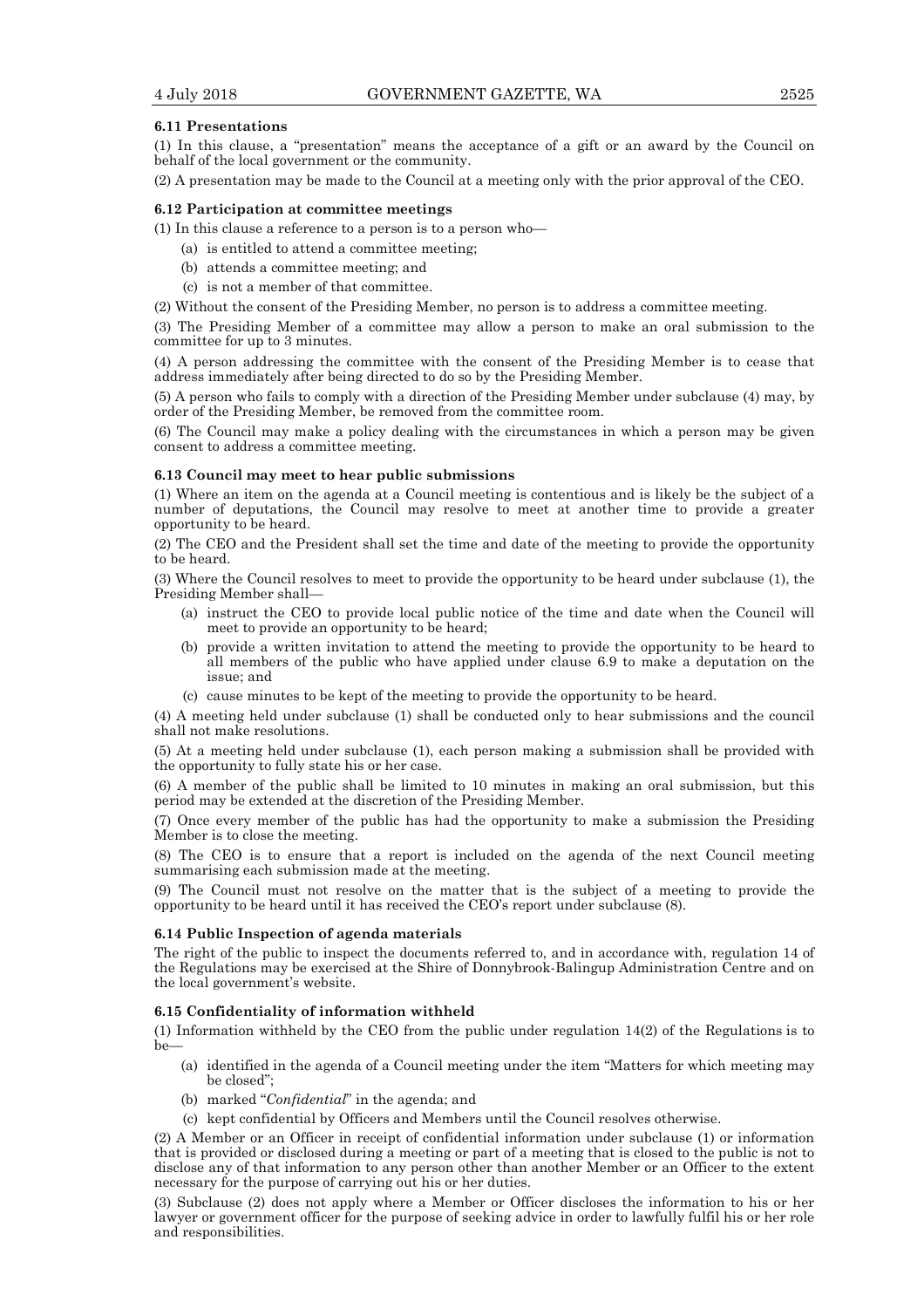## **6.16 Recording of proceedings**

(1) A person is not to use any electronic, visual or audio recording device or instrument to record the proceedings of the Council without the permission of the Presiding Member.

(2) If a person is permitted to record proceedings under this clause, the Presiding Member is to advise the meeting, immediately before the recording is commenced, that the recording is permitted and the extent of that permission.

## **6.17 Prevention of disturbance**

(1) A reference in this clause to a person is to a person other than a Member or Officer.

(2) A person addressing the Council shall extend due courtesy and respect to the Council and the processes under which it operates and shall comply with any direction by the Presiding Member.

(3) A person observing a meeting shall not create a disturbance at a meeting, by interrupting or interfering with the proceedings, whether by expressing approval or dissent, by conversing or by any other means.

(4) A person shall ensure that his or her mobile telephone, audible pager or other electronic communications device is not switched on or used during any meeting of the Council, unless required for emergency use and permission has been granted by the Presiding Member prior to the start of the meeting.

(5) A person shall not behave in a manner that is contrary to section 75 of the Criminal Code.

# **PART 7—QUESTIONS BY MEMBERS**

# **7.1 Questions without notice**

(1) Subject to clause  $10.17(4)$ , Members may ask questions without notice—

- (a) in relation to an item on the agenda during discussion or debate on the matter; or
- (b) in relation to the good government of persons in the district during the agenda item questions from Members.

(2) A Member asking a question at a meeting may ask that question without notice and, with the consent of the Presiding Member, may ask one or more further questions.

(3) Where possible the respondent is to endeavour to answer the question to the best of his or her knowledge and ability, however, if the information is unavailable or the answer requires research or investigation, the respondent may ask that—

- (a) the question is taken on notice; and
- (b) the answer to the question be given to the Members as soon as practicable.
- (4) Every question and answer—
	- (a) is to be brief and concise; and
	- (b) is not to be accompanied by argument, expression of opinion or statement of facts, except to the extent necessary to explain the question or answer.

(5) In answering any question, a respondent may qualify his or her answer and may at a later time in the meeting or at a subsequent meeting, correct, add to or otherwise amend the original answer.

## **PART 8—CONDUCT OF MEMBERS**

#### **8.1 Members to be in their proper places**

(1) At the first meeting held after each election day, the CEO is to allot, alphabetically, a position at the Council table to each Member.

(2) Each Member is to occupy his or her allotted position at each Council meeting.

#### **8.2 Members to rise**

Any Member wishing to speak shall indicate by show of hand or other method agreed upon by the Council. When invited by the Presiding Member to speak, the Member shall rise and address the Council through the Presiding Member, provided that any Member unable conveniently to stand by reason of sickness or disability shall be permitted to sit while speaking.

## **8.3 Respect to the Presiding Member**

After the business of a Council has been commenced, a Member is not to enter or leave the meeting without first paying due respect to the Presiding Member, unless for an emergency situation.

## **8.4 Titles to be used**

A speaker, when referring to the President, Deputy President or Presiding Member, or a Member or Officer, is to use the title of that person's office.

## **8.5 Advice of entry or departure**

During the course of a meeting of the Council, a Member is not to enter or leave the meeting without first advising the Presiding Member, in order to facilitate the recording in the minutes of the time of entry or departure.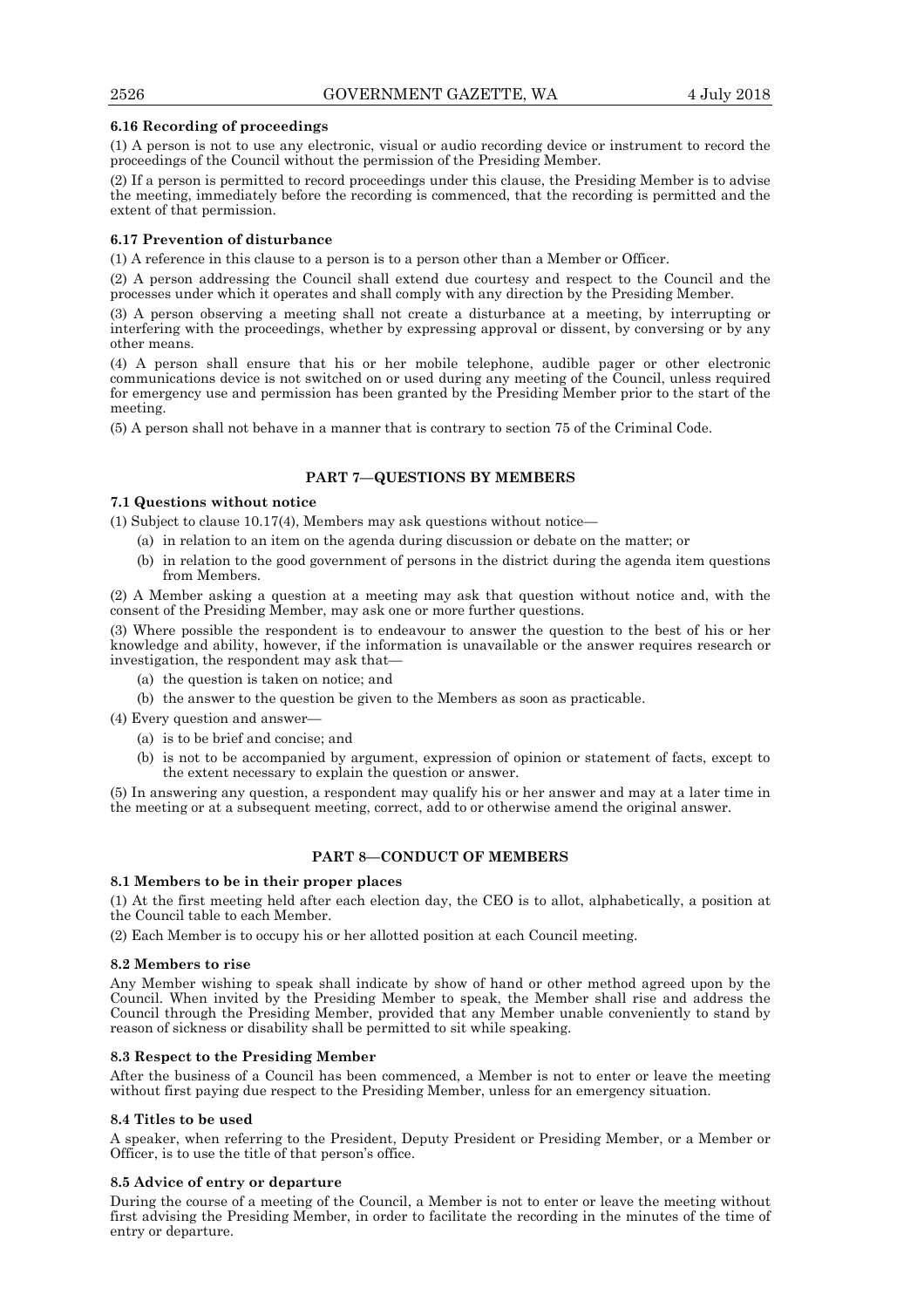## **8.6 Priority of speaking**

(1) Where two or more Members indicate, at the same time, their intention to speak, the Presiding Member is to decide which Member is entitled to be heard first.

(2) A decision of the Presiding Member under subclause (1) is not open to discussion or dissent.

(3) A Member is to cease speaking immediately after being asked to do so by the Presiding Member.

## **8.7 Presiding Member may take part in debates**

The Presiding Member may take part in a discussion of any matter before the Council, subject to compliance with this local law.

## **8.8 Relevance**

(1) A Member is to restrict his or her remarks to the motion or amendment under discussion, or to a personal explanation or point of order.

(2) The Presiding Member, at any time, may—

- (a) call the attention of the meeting to any irrelevant, repetitious, offensive or insulting language by a Member; and
- (b) direct that Member, if speaking, to discontinue his or her speech.

(3) A Member is to comply with the direction of the Presiding Member under subclause (2) by immediately ceasing to speak.

## **8.9 Speaking twice**

A Member is not to address the Council more than once on any motion or amendment except—

- (a) as the mover of a substantive motion, to exercise a right of reply;
- (b) to raise a point of order; or
- (c) to make a personal explanation.

## **8.10 Duration of speeches**

(1) A Member is not to speak on any matter for more than 5 minutes without the consent of the Council which, if given, is to be given without debate.

(2) An extension under this clause cannot be given to allow a Member's total speaking time to exceed 10 minutes.

# **8.11 No speaking after conclusion of debate**

A Member is not to speak on any motion or amendment—

- (a) after the mover has replied; or
- (b) after the question has been put.

## **8.12 No interruption**

A Member is not to interrupt another Member who is speaking unless—

- (a) to raise a point of order;
- (b) to call attention to the absence of a quorum;
- (c) to make a personal explanation under clause 8.14; or
- (d) to move a procedural motion that the Member be no longer heard.

#### **8.13 Personal explanations**

(1) A Member who wishes to make a personal explanation relating to a matter referred to by another Member who is then speaking is to indicate to the Presiding Member his or her intention to make a personal explanation.

(2) The Presiding Member is to determine whether the personal explanation is to be heard immediately or at the conclusion of the speech by the other Member.

(3) A Member making a personal explanation is to confine his or her observations to a succinct statement relating to a specific part of the speech at which he or she may have been misunderstood.

#### **8.14 No reopening of discussion**

A Member is not to reopen discussion on any Council decision, except to move that the decision be revoked or changed.

#### **8.15 Adverse reflection**

(1) A Member is not to reflect adversely on a decision of the Council except on a motion that the decision be revoked or changed.

 $(2)$  A Member is not-

- (a) to reflect adversely on the character or actions of another Member or Officer; or
- (b) to impute any motive to a Member or Officer,

unless the meeting resolves, without debate, that the question then before the meeting cannot otherwise be adequately considered.

(3) A Member is not to use offensive or insulting expressions in reference to any Member, Officer or other person.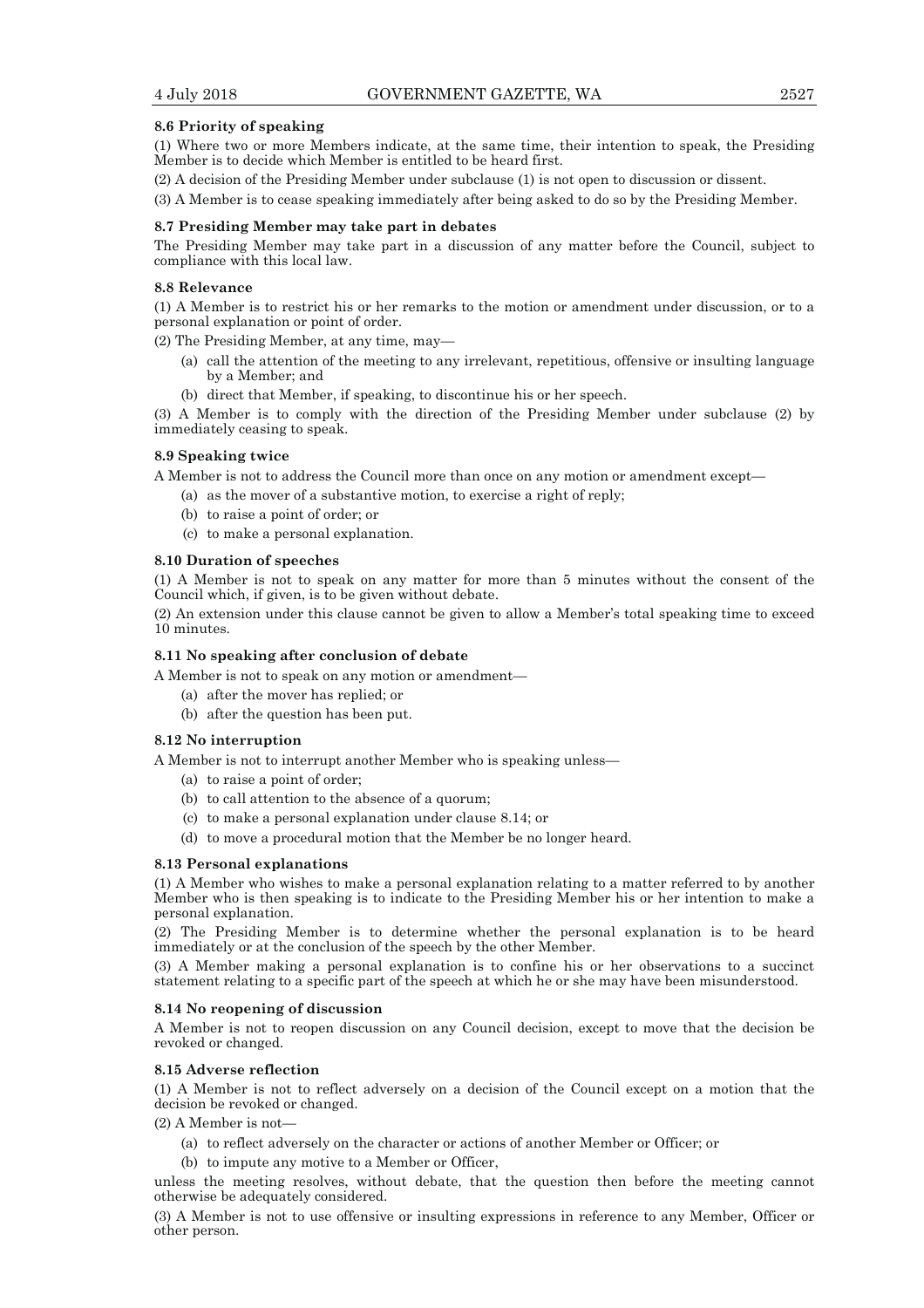(4) If a Member specifically requests, immediately after their use, that any particular words used by a Member be recorded in the minutes—

- (a) the Presiding Member is to cause the words used to be taken down and read to the meeting for verification; and
- (b) the Council may, by resolution, decide to record those words in the minutes.

## **8.16 Withdrawal of offensive language**

(1) A Member who, in the opinion of the Presiding Member, uses an expression which—

- (a) in the absence of a resolution under clause 8.16—
	- (i) reflects adversely on the character or actions of another Member or Officer; or
	- (ii) imputes any motive to a Member or Officer; or
	- (b) is offensive or insulting,

must, when directed by the Presiding Member, withdraw the expression and make a satisfactory apology.

(2) If a Member fails to comply with a direction of the Presiding Member under subclause (1), the Presiding Member may refuse to hear the Member further on the matter then under discussion and call on the next speaker.

# **PART 9—PRESERVING ORDER**

## **9.1 Presiding Member to preserve order**

(1) The Presiding Member is to preserve order, and, whenever he or she considers necessary, may call any Member to order.

(2) When the Presiding Member speaks during a debate, any Member then speaking, or indicating that he or she wishes to speak, is immediately to sit down and every Member present is to preserve strict silence so that the Presiding Member may be heard without interruption.

(3) Subclause (2) is not to be used by the Presiding Member to exercise the right provided in clause 8.7, but to preserve order.

#### **9.2 Point of order**

(1) A Member may object, by way of a point of order, only to a breach of—

- (a) this local law; or
- (b) any other written law.

(2) Despite anything in this local law to the contrary, a point of order—

- (a) takes precedence over any discussion; and
- (b) until determined, suspends the consideration or discussion of any other matter.

## **9.3 Procedures on a point of order**

(1) A Member who is addressing the Presiding Member is not to be interrupted except on a point of order.

(2) A Member interrupted on a point of order is to resume his or her seat until—

- (a) the Member raising the point of order has been heard; and
- (b) the Presiding Member has ruled on the point of order, and, if permitted, the Member who has been interrupted may then proceed.

## **9.4 Calling attention to breach**

A Member may, at any time, draw the attention of the Presiding Member to any breach of this local law.

## **9.5 Ruling by the Presiding Member**

(1) The Presiding Member is to rule on any point of order which is raised by either upholding or rejecting the point of order.

(2) A ruling by the Presiding Member on a point of order is to be final unless the majority of Members then present and voting, on a motion moved immediately after the ruling, dissent from the ruling.

(3) Subject to a motion of dissent being carried under subclause (2), if the Presiding Member rules that—

- (a) any motion, amendment or other matter before the meeting is out of order, it is not to be considered further; and
- (b) a statement made or act done by a Member is out of order, the Presiding Member may require the Member to make an explanation, retraction or apology.

## **9.6 Continued breach of order**

If a Member—

- (a) persists in any conduct that the Presiding Member had ruled is out of order; or
- (b) refuses to make an explanation, retraction or apology required by the Presiding Member under clause 9.5(3),

the Presiding Member may direct the Member to refrain from taking any further part in the matter under discussion, other than by voting, and the Member is to comply with that direction.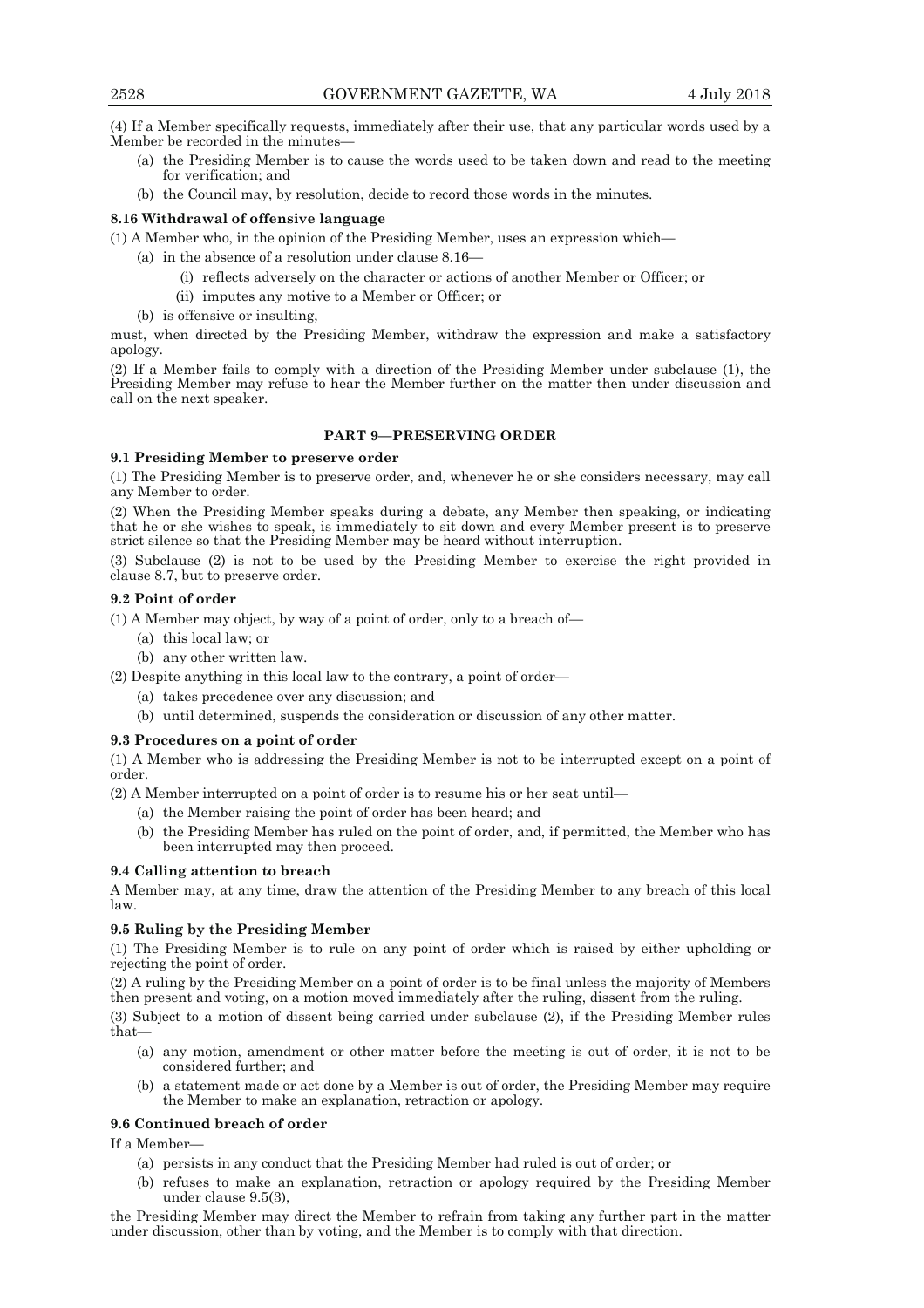#### **9.7 Right of Presiding Member to adjourn**

(1) For the purpose of preserving or regaining order, the Presiding Member may adjourn the meeting for a period of up to 15 minutes.

(2) On resumption, the debate is to continue at the point at which the meeting was adjourned.

(3) If, at any one meeting, the Presiding Member adjourns the meeting more than once for the purpose of preserving or regaining order, the second or subsequent adjournment may be to a later time on the same day or to another day.

# **PART 10—DEBATE OF SUBSTANTIVE MOTIONS**

#### **10.1 Motions to be stated and in writing**

Any Member who wishes to move a substantive motion or an amendment to a substantive motion—

- (a) is to state the substance of the motion before speaking to it; and
- (b) if required by the Presiding Member, is to put the motion or amendment in writing.

#### **10.2 Motions to be supported**

(1) A substantive motion or an amendment to a substantive motion is not open to debate until it has been seconded.

(2) A motion to revoke or change a decision made at a Council meeting is not open to debate unless the motion has the support required under regulation 10 of the Regulations.

#### **10.3 Unopposed business**

(1) Immediately after a substantive motion has been moved and seconded, the Presiding Member may ask the meeting if any Member opposes it.

(2) If no Member opposes the motion, the Presiding Member may declare it carried without debate and without taking a vote.

(3) A motion declared carried under this clause is to be recorded in the minutes as a unanimous decision of the Council.

(4) If a Member opposes a motion, the motion is to be dealt with under this Part.

(5) This clause does not apply to a motion to revoke or change a decision which has been made at a Council meeting.

#### **10.4 Only one substantive motion at a time**

When a substantive motion is under debate at a meeting of the Council, no further substantive motion is to be accepted. The Council is not to consider more than one substantive motion at any time.

## **10.5 Complex motions**

The Presiding Member may require that a complex substantive motion is to be broken down and put in the form of more than one motion, each of which is to be put in sequence.

### **10.6 Order of call in debate**

The Presiding Member is to call speakers to a substantive motion in the following order—

- (a) the mover to state the motion;
- (b) a seconder to the motion;
- (c) the mover to speak to the motion;
- (d) the seconder to speak to the motion;
- (e) a speaker against the motion;
- (f) a speaker for the motion;
- (g) other speakers against and for the motion, alternating where possible; and
- (h) mover takes right of reply which closes debate.

#### **10.7 Limit of debate**

The Presiding Member may offer the right of reply and put a substantive motion to the vote if he or she believes that sufficient discussion has taken place even though all Members may not have spoken.

#### **10.8 Member may require question to be read**

A Member may require the question or matter under discussion to be read at any time during a debate, but not so as to interrupt any other Member who is speaking.

#### **10.9 Consent of seconder required for alteration**

The mover of a substantive motion may not alter the wording of the motion without the consent of the seconder.

#### **10.10 Order of amendments**

Any number of amendments may be proposed to a substantive motion, but when an amendment is moved to a substantive motion, no second or subsequent amendment is to be moved or considered until the first amendment has been withdrawn, carried or lost.

#### **10.11 Form of an amendment**

An amendment must add, delete, or substitute words to the substantive motion.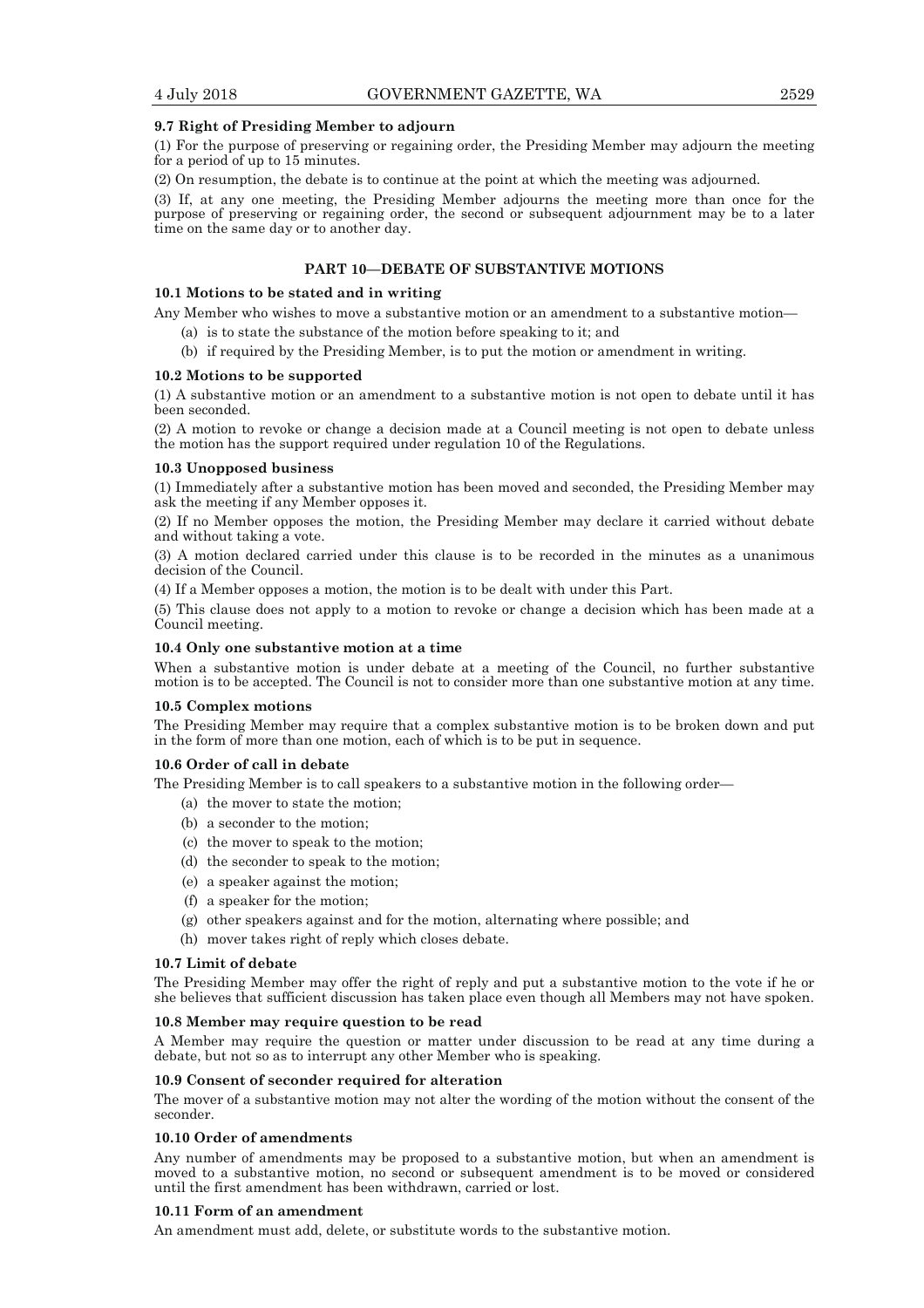## **10.12 Amendment must not negate original motion**

An amendment to a substantive motion cannot negate the original motion or the intent of the original motion.

## **10.13 Relevance of amendments**

Each amendment is to be relevant to the motion in respect of which it is moved.

## **10.14 Mover of motion may speak on amendment**

Any Member may speak during debate on an amendment.

#### **10.15 Effect of an amendment**

If an amendment to a substantive motion is carried, the motion as amended then becomes the substantive motion, on which any Member may speak and any further amendment may be moved.

## **10.16 Withdrawal of motion or amendment**

(1) Subject to subclause (2), the Council may, without debate, grant leave to withdraw a motion or amendment on the request of the mover of the motion or amendment and with the approval of the seconder.

(2) Where an amendment has been proposed to a substantive motion, the substantive motion is not to be withdrawn, except by consent of the majority of Members present, until the amendment proposed has been withdrawn or lost.

## **10.17 Right of reply**

(1) The mover of a substantive motion has the right of reply.

(2) The mover of any amendment to a substantive motion has a right of reply.

(3) The right of the reply may only be exercised—

- (a) where no amendment is moved to the substantive motion—at the conclusion of the discussion on the motion; or
- (b) where one or more amendments have been moved to the substantive motion—at the conclusion of the discussion on the substantive motion and any amendments.
- (4) After the mover of the substantive motion has commenced the reply—
	- (a) no other Member is to speak on the motion;
	- (b) there is to be no further discussion on, or any further amendment to the motion.

(5) The right of the reply is to be confined to rebutting arguments raised by previous speakers and no new matter is to be introduced.

(6) At the conclusion of the right of reply, the substantive motion, or the substantive motion as amended, is immediately to be put to the vote.

## **10.18 Foreshadowing alternative motions**

(1) If a member wishes to negate a substantive motion and have the Council consider a new substantive motion on the matter with different intent, the member must foreshadow the new substantive motion prior to the right of reply.

(2) If a substantive motion is lost, the Presiding Member must call on the Member who foreshadowed the new substantive motion to move the proposed motion.

(3) Once moved and seconded, the foreshadowed motion becomes the substantive motion and the same procedures and rules of debate apply to this motion as any other motion.

(4) If more than one foreshadowed motion is proposed for any item before the Council, the Presiding Member must deal with them in the order in which they were presented.

# **PART 11—PROCEDURAL MOTIONS**

#### **11.1 Permissible procedural motions**

In addition to the right to move an amendment to a substantive motion, a Member may move the following procedural motions—

- (a) that the meeting proceed to the next item of business;
- (b) that the debate be adjourned;
- (c) that the meeting now adjourn;
- (d) that the question be now put;
- (e) that the Member be no longer heard;
- (f) that the ruling of the Presiding Member be disagreed with; or
- (g) that the meeting be closed to the public.

# **11.2 No debate**

(1) The mover of a motion specified in paragraph (a), (b), (c), (f) or (g) of clause 11.1 may speak to the motion for not more than five minutes, the seconder is not to speak other than to formally second the motion, and there is to be no debate on the motion.

(2) The mover of a motion specified in paragraph (d) or (e) of clause 11.1 may not speak to the motion, the seconder is not to speak other than to formally second the motion, and there is to be no debate on the motion.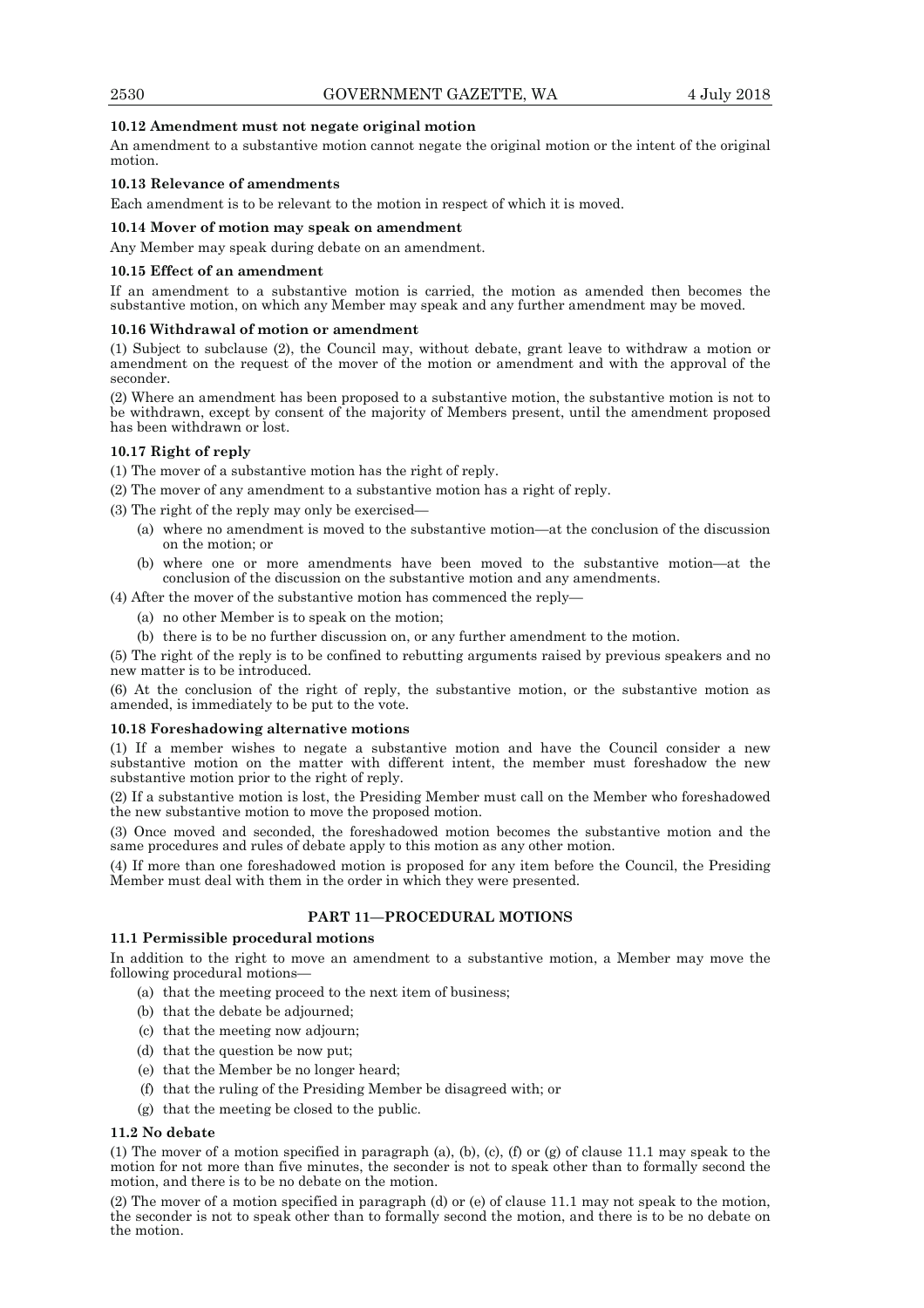#### **11.3 Who may move**

No person who has moved, seconded, or spoken for or against the substantive motion, or any amendment to the substantive motion, may move any procedural motion which, if carried, would close the debate on the substantive motion or amendment.

#### **11.4 Procedural motions—right of reply on substantive motion**

The carrying of a procedural motion which closes debate on the substantive motion or amendment and forces a decision on the substantive motion or amendment does not deny the right of reply to the mover of the substantive motion.

#### **11.5 Meeting to proceed to the next business**

The motion "that the meeting proceed to the next item of business", if carried, has the effect that—

- (a) the debate on the substantive motion or amendment ceases immediately;
	- (b) no decision is made on the substantive motion;
	- (c) the Council moves to the next item of business; and
	- (d) there is no requirement for the matter to be raised again for consideration.

#### **11.6 Debate to be adjourned**

A motion "that the debate be adjourned"—

- (a) is to state the time to which the debate is to be adjourned; and
- (b) if carried, has the effect that all debate on the substantive motion or amendment ceases immediately, but continues at the time stated in the motion.

#### **11.7 Meeting now adjourn**

(1) A Member is not to move or second more than one motion of adjournment during the same sitting of the Council.

(2) Before putting the motion for the adjournment of a meeting of the Council, the Presiding Member may seek leave of the Council to deal first with matters that may be the subject of an adoption by exception resolution.

(3) A motion "that the meeting now adjourn"—

- (a) is to state the time and date to which the meeting is to be adjourned; and
- (b) if carried, has the effect that the meeting is adjourned to the time and date specified in the motion.

(4) A meeting adjourned under subclause (3) is to continue from the point at which it was adjourned, unless the Presiding Member or the Council determines otherwise.

#### **11.8 Question to be put**

(1) If the motion "that the question be now put", is carried during debate on a substantive motion without amendment, the Presiding Member is to offer the right of reply and then put the motion to the vote without further debate.

(2) If the motion "that the question be now put" is carried during discussion of an amendment, the Presiding Member is to put the amendment to the vote without further debate.

(3) This motion, if lost, causes debate to continue.

#### **11.9 Member to be no longer heard**

If the motion "that the member be no longer heard", is carried, the speaker against whom the motion has been moved cannot speak further on the current substantive motion, or any amendment relating to it, except to exercise the right of reply if he or she is the mover of the substantive motion.

#### **11.10 Ruling of the Presiding Member to be disagreed with**

If the motion "that the ruling of the Presiding Member be disagreed with", is carried, that ruling is to have no effect and the meeting is to proceed accordingly.

#### **PART 12—DISCLOSURE OF INTERESTS**

## **12.1 Disclosure of interests**

Disclosure of interests is dealt with in the Act.

# **PART 13—VOTING**

#### **13.1 Question—when put**

(1) Immediately after the debate on any question is concluded and the right of reply has been exercised, the Presiding Member—

- (a) is to put the question to the Council; and
- (b) if requested by any Member, is to again state the terms of the question.

(2) A Member is not to leave the meeting when the Presiding Member is putting any question.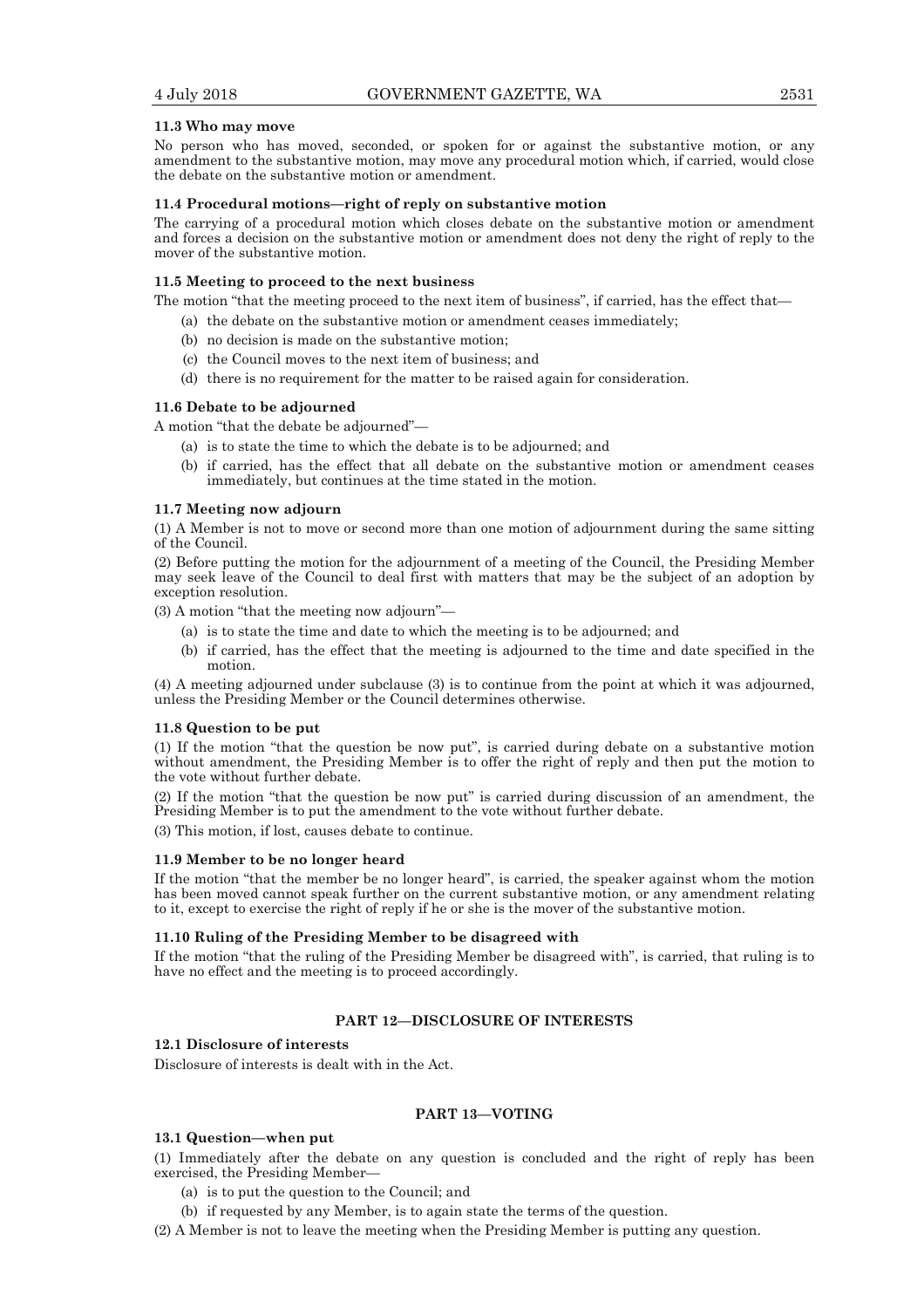# **13.2 Voting**

Voting is dealt with in the Act and the Regulations.

## **13.3 Majorities required for decisions**

The majorities required for decisions of the Council and committees are dealt with in the Act.

## **13.4 Method of taking vote**

(1) In taking the vote on any motion or amendment the Presiding Member—

- (a) is to put the question, first in the affirmative, and then in the negative;
- (b) may put the question in this way as often as may be necessary to enable him or her to determine whether the affirmative or the negative has the majority of votes;
- (c) may accept a vote on the voices or may require a show of hands; and
- (d) is, subject to this clause, to declare the result.

(2) If a Member calls for a show of hands, the result of the vote is to be determined on the count of raised hands.

(3) If a member of Council or a committee specifically requests that there be recorded—

- (a) his or her vote; or
- (b) the vote of all members present,

on a matter voted on at a meeting of the Council or committee, the person presiding is to cause the vote or votes, as the case may be, to be recorded in the minutes.

## **PART 14—MINUTES OF MEETINGS**

## **14.1 Keeping of minutes**

The keeping and confirmation of minutes are dealt with in the Act.

## **14.2 Content of minutes**

(1) The content of minutes is dealt with in the Regulations.

(2) In addition to the matters required by regulation 11 of the Regulations, the minutes of a Council meeting is to include, where an application for approval is refused or the authorisation of a licence, permit or certificate is withheld or cancelled, the reasons for the decision.

## **14.3 Public inspection of unconfirmed minutes**

The public inspection of unconfirmed minutes is dealt with in the Regulations.

## **14.4 Confirmation of minutes**

(1) When minutes of an ordinary Council meeting are distributed for consideration prior to their confirmation at the next meeting, if a Member is dissatisfied with the accuracy of the minutes, the Member may provide the local government with a written copy of the alternative wording to amend the minutes no later than 7 clear working days before the next ordinary Council meeting.

(2) At the next ordinary Council meeting, the Member who provided the alternative wording shall, at the time for confirmation of minutes—

(a) state the item or items with which he or she is dissatisfied; and

(b) propose a motion clearly outlining the alternative wording to amend the minutes.

(3) Members must not discuss items of business contained in the minutes, other than discussion as to their accuracy as a record of the proceedings.

# **PART 15—ADJOURNMENT OF MEETING**

## **15.1 Meeting may be adjourned**

The Council may adjourn any meeting—

- (a) to a later time on the same day; or
- (b) to any other time on any other day, including a time which coincides with the conclusion of another meeting or event.

## **15.2 Effect of adjournment**

Where any matter, motion, debate or meeting is adjourned under this local law—

- (a) the names of Members who have spoken on the matter prior to the adjournment are to be recorded in the minutes;
- (b) debate is to be resumed at the next meeting at the point where it was interrupted; and
- (c) the provisions of clause 8.9 apply when the debate is resumed.

## **PART 16—REVOKING OR CHANGING DECISIONS**

## **16.1 Requirements to revoke or change decisions**

The requirements to revoke or change a decision made at a meeting are dealt with in regulation 10 of the Regulations.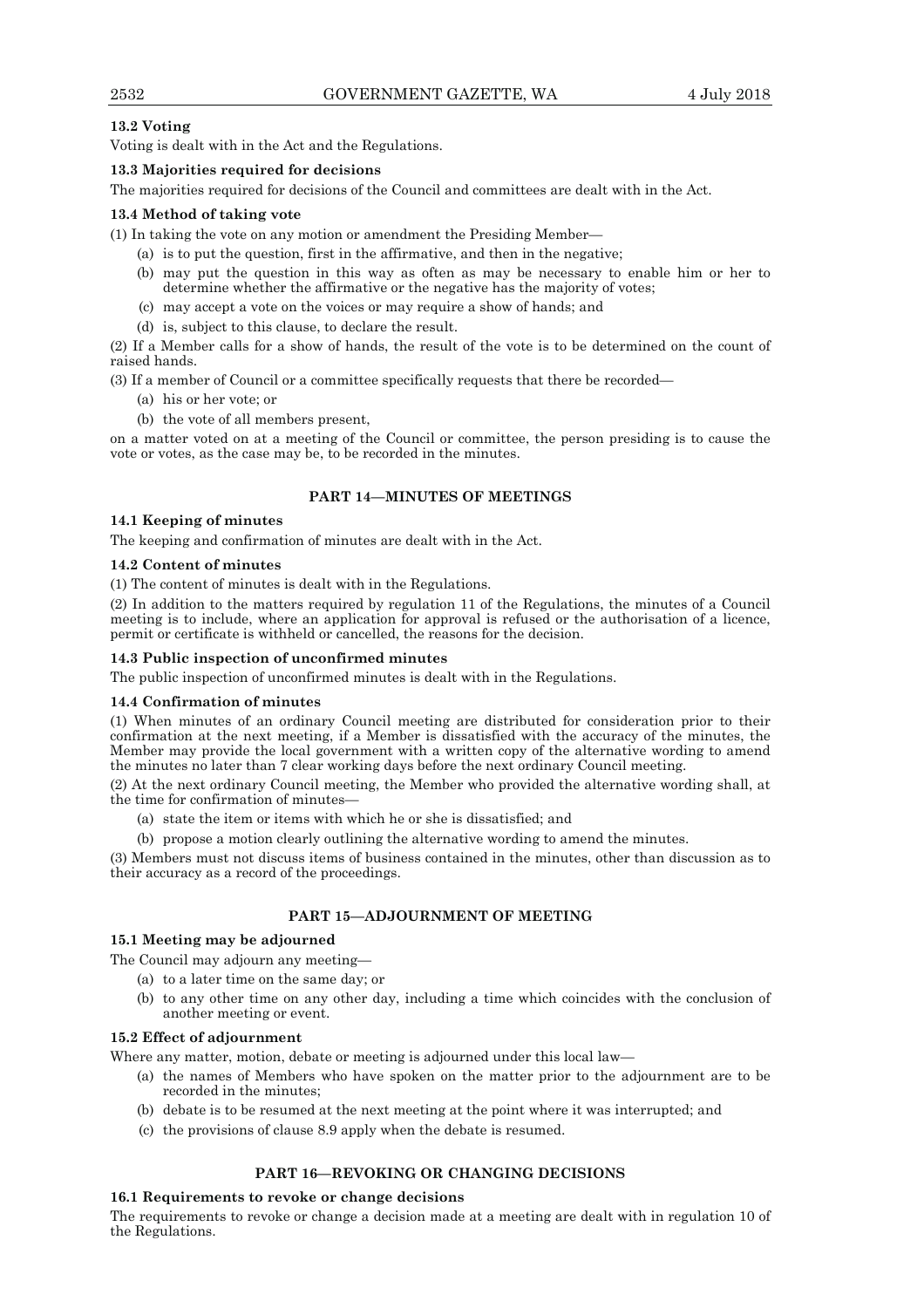#### **16.2 Limitations on powers to revoke or change decisions**

(1) Subject to subclause (2), the Council or a committee is not to consider a motion to revoke or change a decision—

- (a) where, at the time the motion is moved or notice is given, any action has been taken under clause 16.3 to implement the decision; or
- (b) where the decision is procedural in its form or effect.

(2) The Council or a committee may consider a motion to revoke or change a decision of the kind described in subclause (1)(a) if the motion is accompanied by a written statement of the legal and financial consequences of carrying the motion.

## **16.3 Implementing a decision**

(1) In this clause—

- (a) "authorisation" means a licence, permit, approval or other means of authorising a person to do anything;
- (b) "implement", in relation to a decision, includes—
	- (i) communicate notice of the decision to a person affected by, or with an interest in, the decision; and
	- (ii) take any other action to give effect to the decision; and
- (c) "valid notice of revocation motion" means a notice of motion to revoke or change a decision that complies with the requirements of the Act, Regulations and the local law and may be considered, but has not yet been considered, by the Council or a committee as the case may be.

(2) Subject to subclause (4), and unless a resolution is made under subclause (3), a decision made at a meeting is not to be implemented by the CEO or any other person until the afternoon of the first business day after the commencement of the meeting at which the decision was made.

(3) The Council or a committee may, by resolution carried at the same meeting at which a decision was made, direct the CEO or another person to take immediate action to implement the decision.

(4) A decision made at a meeting is not to be implemented by the CEO or any other person—

- (a) if, before commencing any implementation action, the CEO or that person is given a valid notice of revocation motion; and
- (b) unless and until the valid notice of revocation motion has been determined by the Council or the committee as the case may be.

(5) The CEO is to ensure that members of the public attending the meeting are informed by an appropriate notice that a decision to grant an authorisation—

- (a) is to take effect only in accordance with this clause; and
- (b) cannot be acted upon by the person who has been granted the authorisation unless and until the decision has been implemented in accordance with this clause.

## **PART 17—SUSPENSION OF LOCAL LAW**

#### **17.1 Suspension of local law**

(1) A Member may at any time move that the operation of one or more of the provisions of this local law be suspended.

(2) A Member moving a motion under subclause (1) is to state the reasons for the motion but no other discussion is to take place.

(3) A motion under subclause (1) which is—

- (a) seconded; and
- (b) carried by an absolute majority,

is to suspend the operation of the clause or clauses to which the motion relates for the duration of the meeting, unless the meeting earlier resolves otherwise.

#### **17.2 Where the local law does not apply**

(1) In situations where—

- (a) one or more provisions of this local law have been suspended; or
- (b) a matter is not regulated by the Act, the Regulations or this local law,

the Presiding Member is to decide questions relating to the conduct of the meeting.

(2) The decision of the Presiding Member under subclause (1) is final, except where a motion is moved and carried under clause 11.10.

#### **17.3 Cases not provided for in local laws**

The Presiding Member is to decide questions of order, procedure, debate, or otherwise in cases where this local law, the Act or the Regulations are silent. The decision of the Presiding Member in these cases is final, except where a motion is moved and carried under clause 11.10.